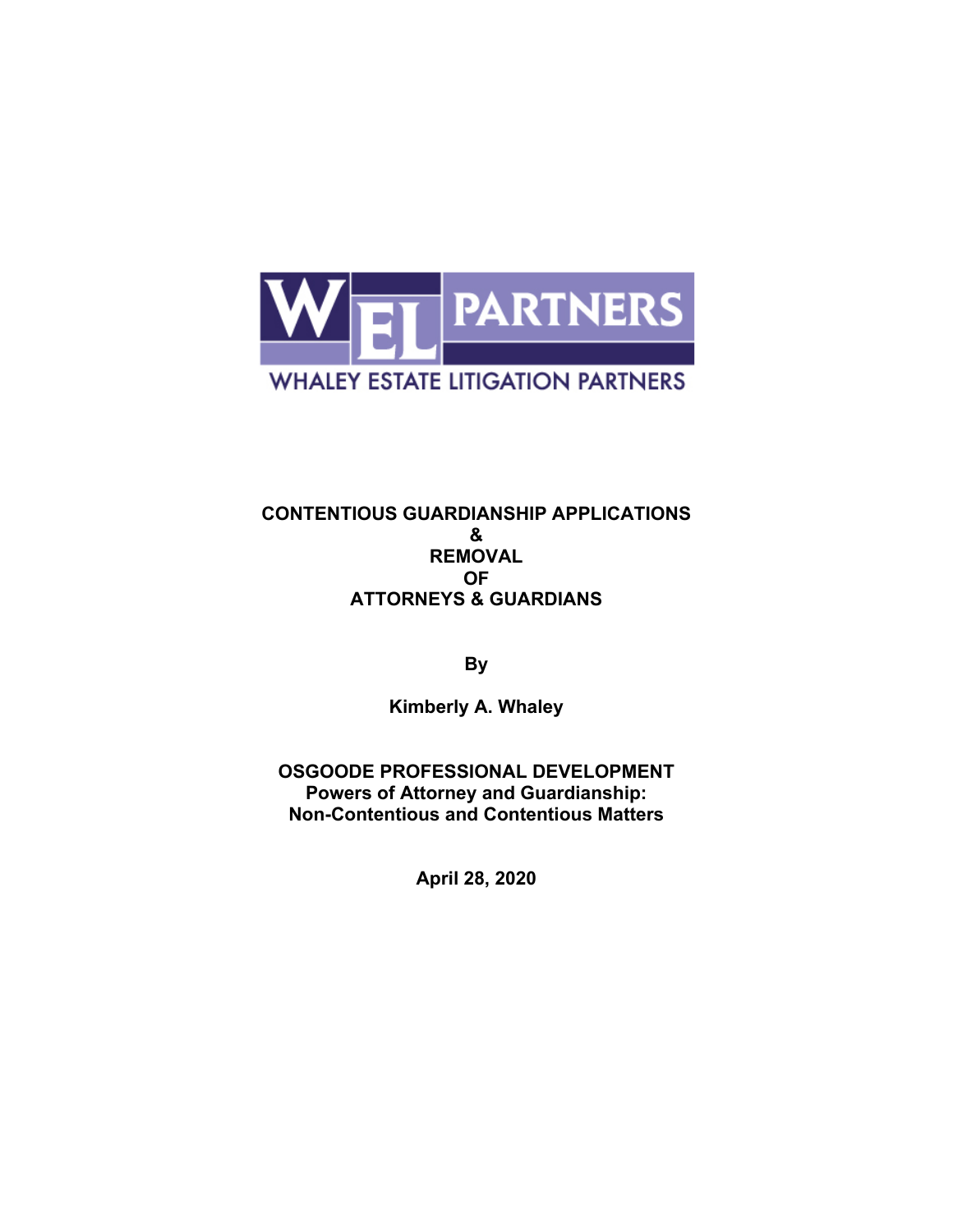

# **CONTENTS**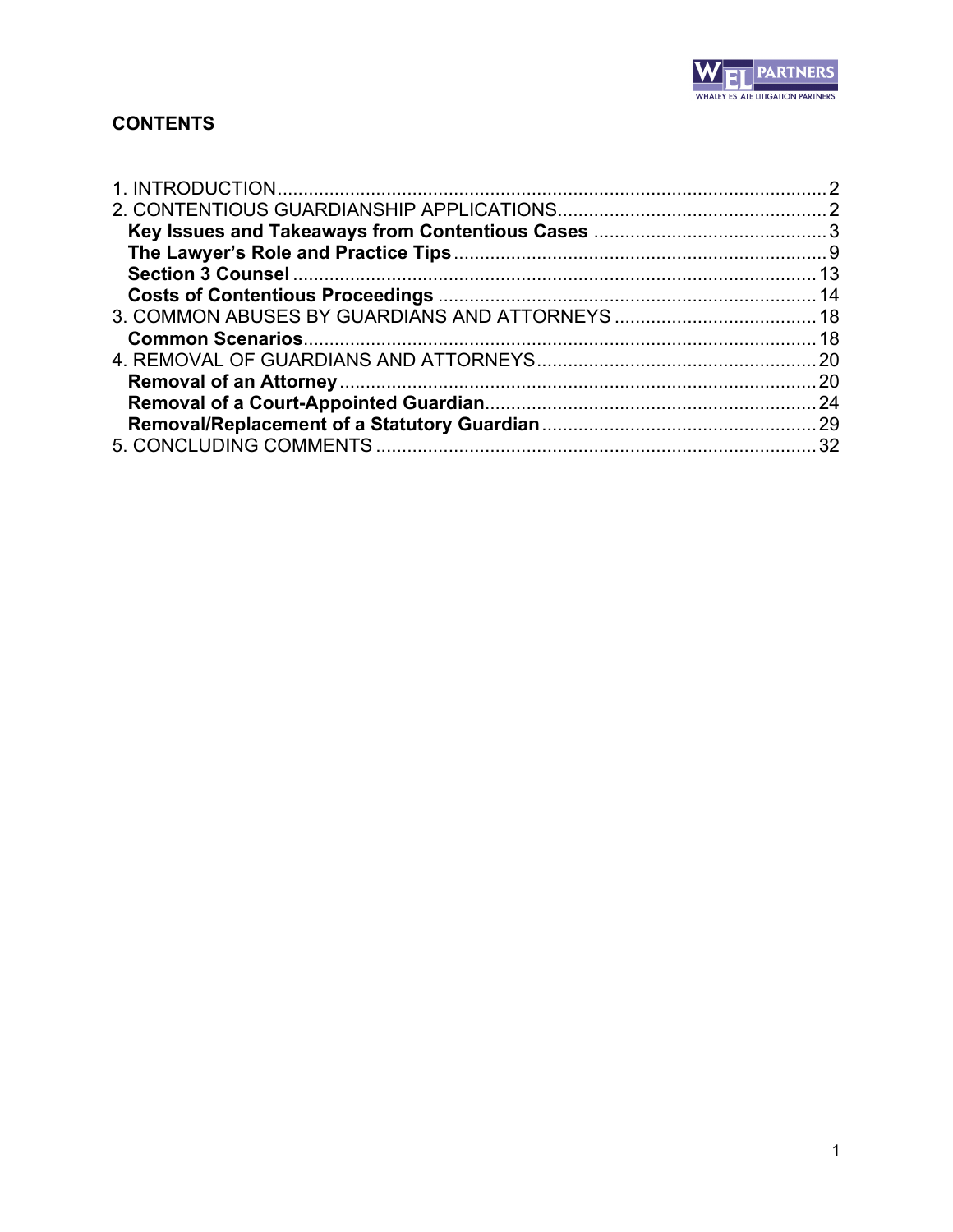

### **1. INTRODUCTION1**

Individuals who are under disability, and not capable of making their own financial or personal care decisions are vulnerable and may be susceptible to abuse or exploitation. Substitute decision makers, such as guardians or attorneys under a power of attorney, are a means of permitting management of the affairs of such individuals.

Attorneys under powers of attorney are appointed by the grantor of the power while the grantor is still capable. Guardianship is often a choice of last resort, where the incapable person did not appoint an attorney while capable.

While the substitute decision making regime in Ontario has the objective of assisting the incapable person, sometimes the opposite happens, and the incapable person becomes unintentionally involved in contentious guardianship litigation or falls victim to attorneys' or guardians' who take advantage of the individual's incapacity and vulnerability.

Examples of contentious guardianship applications, together with some guidance on how to navigate such applications will be explored. Procedure and case law on removal of fiduciaries' who have overstepped their powers or breached their duties will also be touched upon.

# **2. CONTENTIOUS GUARDIANSHIP APPLICATIONS**

There are various guardianship regimes recognized under the *Substitute Decisions Act, 1992*, (the "*SDA"*), <sup>2</sup> *The Children's Law Reform Act*, <sup>3</sup> and the *Rules of Civil Procedure*. 4 This paper examines only those under the *SDA*.

Guardians of property and of the person, are considered fiduciaries and their obligations are codified in the *SDA*. <sup>5</sup> The purpose of the *SDA* is to protect the vulnerable while at the

<sup>&</sup>lt;sup>1</sup> For more information see "Whaley Estate Litigation on Guardianships",

http://welpartners.com/resources/WEL-on-guardianship.pdf and "Whaley Estate Litigation on Powers of Attorney", http://welpartners.com/resources/WEL-on-powers-of-attorney.pdf

<sup>2</sup> SO 1992, c 30.

<sup>3</sup> RSO 1990 c C 12.

<sup>4</sup> RRO 1990, Reg 194.

<sup>5</sup> *SDA*, ss 32(1) and 66(1).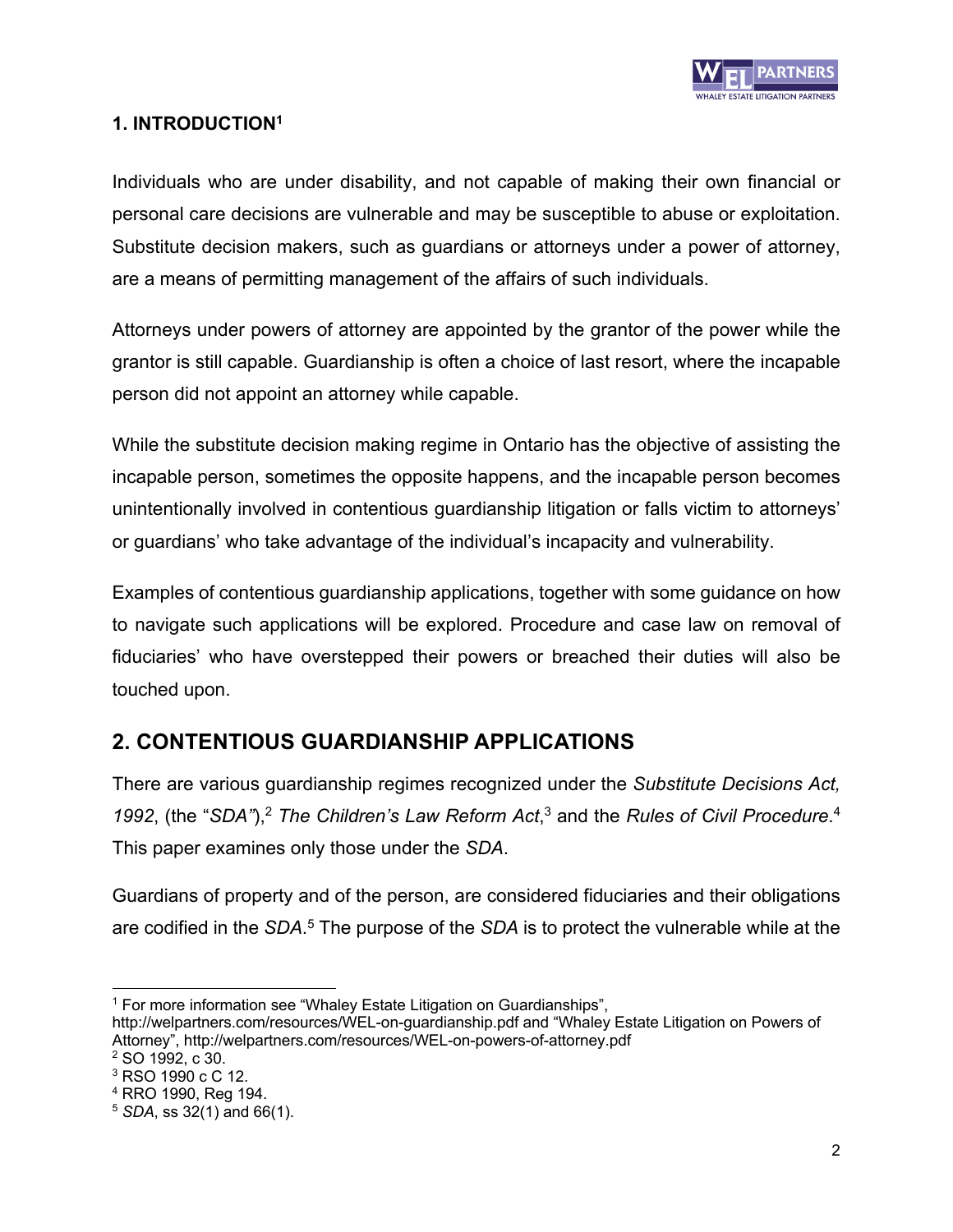

same time, ensuring that the dignity, privacy and autonomy of the individual are "assiduously protected." 6

There are different ways a guardian can be court-appointed under the *SDA*. The first is by way of summary disposition, while the second is through an open-court hearing by way of application.<sup>7</sup>

The summary method of appointment avoids the involved parties having to attend court, but, requires more by way of documentary evidence before the application can be considered by a judge. Generally, the summary method for the appointment is utilized where the guardianship appointment is unopposed.

Appointments under the second category, open-court applications, can become contentious with two or more individuals litigating over who should be appointed guardian. Discussed below are some examples of contested guardianship applications and lessons to be learned.

### *Key Issues and Takeaways from Contentious Cases*

The paramount consideration for the court in deciding a guardianship application is the best interests of the incapable person.8

The court will also consider the provisions of the *SDA*, when coming to its conclusions on who should be appointed guardian and will examine:

- whether the proposed guardian is the attorney under a continuing power of attorney;
- the incapable person's current wishes, if they can be ascertained; and,

<sup>6</sup> *Park v Park*, 2010 ONSC 2627 at para 47.

<sup>7</sup> *SDA*, ss 72,74 and 77.

<sup>8</sup> *Napper v Edwards* (1997), 16 ETR (2d) 309 (Ont Gen Div) at para 2; *Orens v Aleong*, 2013 ONSC 5286 at para 21; *Bennett v Gotlibowicz*, [2009] OJ No 1438 (SCJ) at para 19; *Chu v Chang*, [2009] OJ No 4989 (SCJ) at para 26; and, *Consiglio v Consiglio*, [2012] OJ No 3797 (SCJ) at para 37.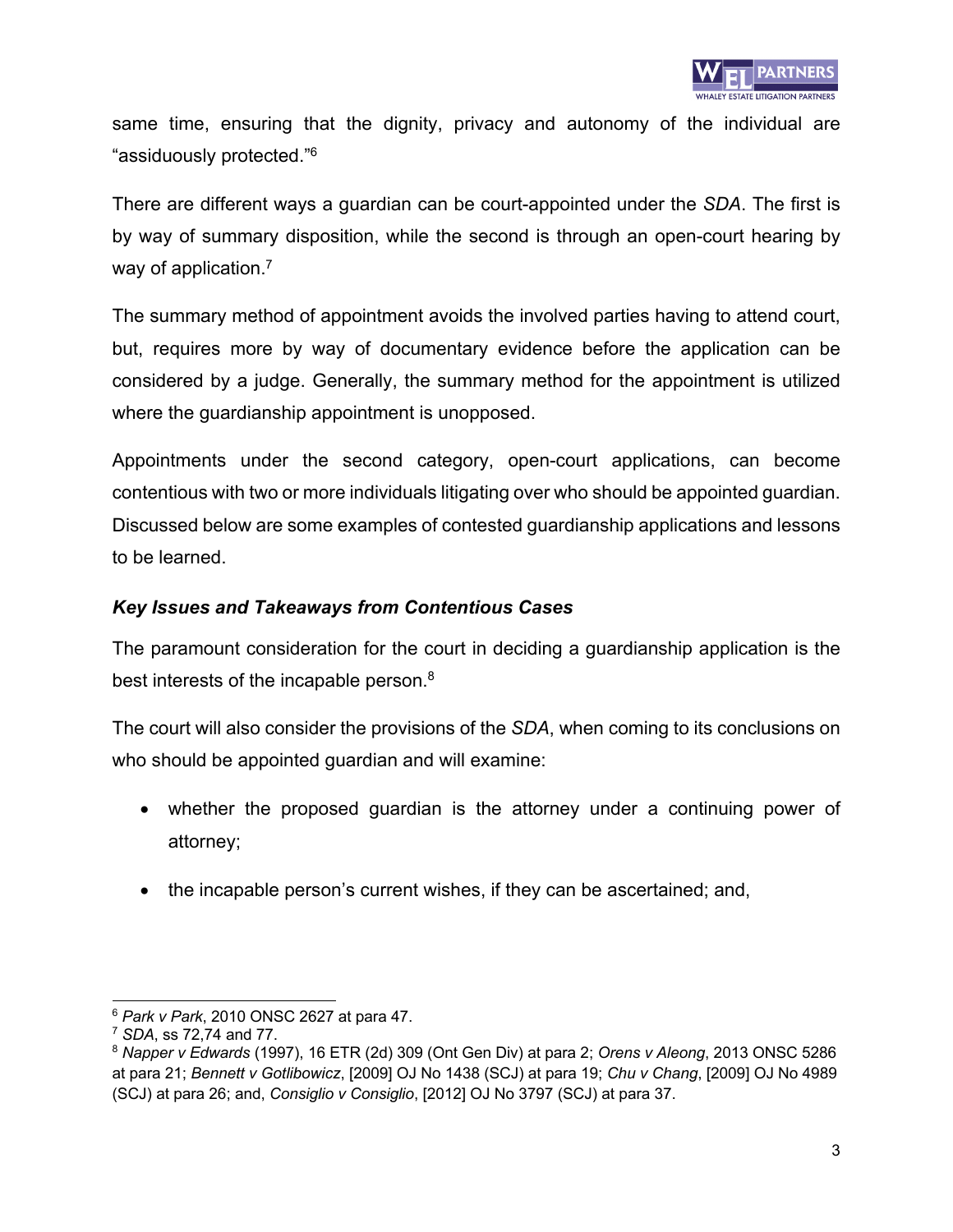• the closeness of the applicant's relationship to the incapable person and, if the applicant is not the proposed guardian, the closeness of the relationship of the proposed guardian to the incapable person.<sup>9</sup>

In selecting an appropriate person/entity for appointment, the court may also consider the duties of a guardian of property and guardian of the person and indications of whether or not a suggested appointee is likely to fulfil such responsibilities. An applicant who demonstrates an inclination to act in a manner inconsistent with such duties (by "permitting ego or self-interest to take precedence over the welfare of the incapable person, by engaging in petty bickering or gamesmanship, and/or by making plain a determination to shun, or limit communication with other family members"), is unlikely to be a suitable guardian.<sup>10</sup>

Benefit to the incapable person, should be at the heart of every application, contested or otherwise. D.M. Brown J., (as he then was) provided an appropriate warning in *Fiacco v Lombardi,* for those in contested guardianship applications:

While *bona fide* disputes may exist amongst those interested in the well-being of the incapable person as to who should be appointed guardian, a significant risk exists that a **contested guardianship application may lose sight of its purpose – to benefit the incapable person** – and degenerate into a battle amongst siblings or other family members, some of whom may have only their best interests at heart.<sup>11</sup>

The facts of *Fiacco* provides example of some of the common issues and allegations that can arise in contentious guardianship litigation. In that case, a mother had appointed her four children as her attorneys to act jointly. However, after the mother became incapable to make certain decisions, the children engaged in competing guardianship applications. These applications involved allegations of siblings denying family members access to the mother, failing to provide documentation, and improper treatment of the mother's assets. 12

<sup>9</sup> *SDA*, ss 24(5) and 57(3).

<sup>10</sup> See *KR v YR*, 2015 ONSC 6874 at para 22; *Oberg v Presta*, [2004] OJ No 700 (SCJ) at paras 18-20; and, *Chu v Chang*, [2009] OJ No 4989 (SCJ), 2009 CanLII 64816 (ON SC) at paras 26 & 30.

<sup>11</sup> *Fiacco v Lombardi,* 2009 CarswellOnt 5188, 2009 CanLII 46170 (ON SC) at para 36.

<sup>12</sup> *Fiacco v Lombardi*, 2009 CarswellOnt 5188, 2009 CanLII 46170 (ON SC).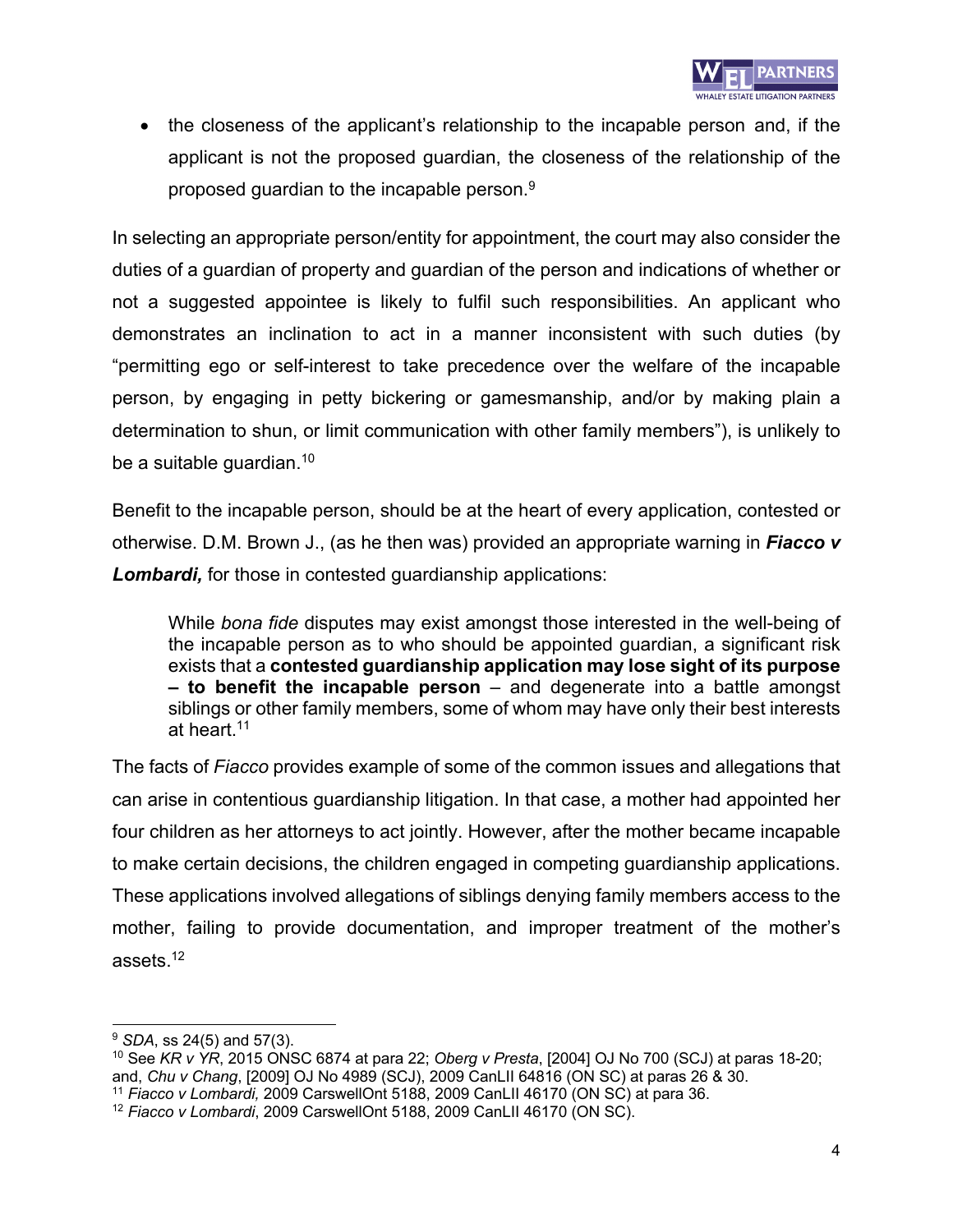

The ability and suitability of a proposed guardian will be thoroughly assessed by the court in contested guardianship applications.

While Futerman v Futerman,<sup>13</sup> was a costs decision respecting a guardianship dispute that settled, Justice Roberts provided some helpful observations on what would have amounted to an *unsuccessful* contested guardianship application. The wife of an incapable person brought an application to seek an order removing the Public Guardian and Trustee (PGT) as guardian of property and having herself appointed instead. The application was vigorously opposed by the incapable husband's brother. Justice Roberts concluded that the wife should not receive full indemnity costs out of her husband's assets as it was "highly unlikely" that the wife would have been appointed as guardian of property if the application had proceeded based on the following considerations:

- there was no sworn evidence to raise any basis to remove the PGT as guardian for property;
- the principal focus of her application was to be appointed guardian so she could move her husband out of his care facility and back home with her. This proposal appeared "contrary to [the husband's] best interests and did not have a reasonable chance of success;" 14
- there was evidence that the wife did not have the requisite abilities to manage her husband's estate; and,
- some of the wife's actions created "enormous and unnecessary expenses" (e.g. she unilaterally moved her husband from a suitable facility to one that was "extremely expensive" which "his estate could not afford"). 15

If a court must decide between two (or more) competing guardianship applications, the wishes of the incapable person play an important role in deciding who should be appointed a guardian, as was recognized in *Lazaroff v Lazaroff*. <sup>16</sup> The court held that

<sup>13</sup> [2009] OJ No 1529 (SCJ).

<sup>14</sup> *Futerman v Futerman*, [2009] OJ No 1529 (SCJ), 2009 CarswellOnt 1982 (SCJ) at para 18.

<sup>15</sup> *Futerman v Futerman*, [2009] OJ No 1529 (SCJ), 2009 CarswellOnt 1982 (SCJ) at para 18.

<sup>16</sup> 2005 CanLII 44834 (ON SC), 2005 CarswellOnt 7007 (SCJ) at para 19.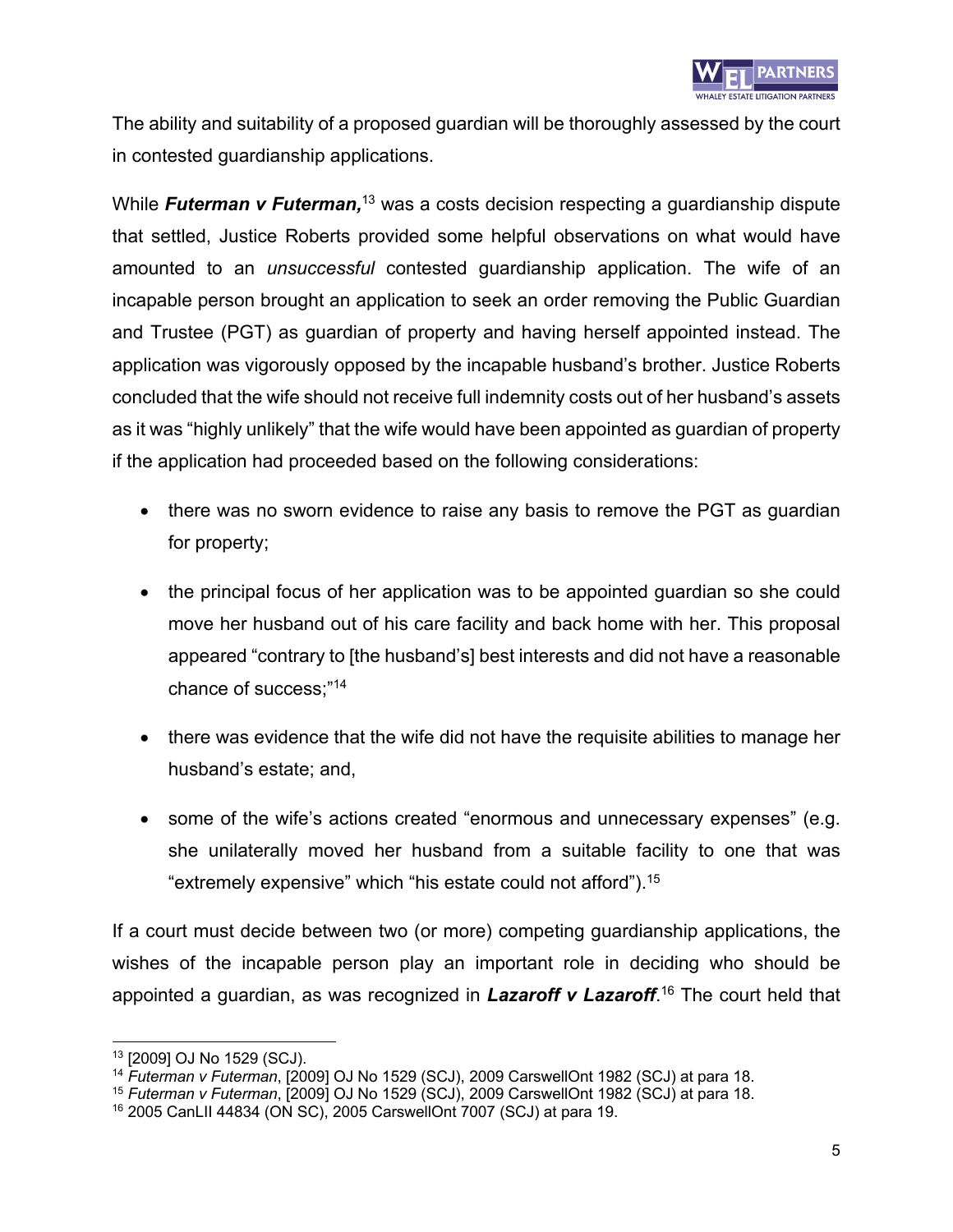

the incapable person's wishes that her sister *not* be appointed guardian should be respected, even though on an objective basis the sister appeared to be the best choice for guardian. The incapable person's own autonomy needed to be recognized and her subjective judgement that she did not want her sister appointed was to be given "considerable weight."17 The incapable person had suggested an employee of a financial institution be appointed as her guardian of property. However, this employee had only met with the incapable person twice, was named in person rather than his financial firm as the proposed guardian, and there was no evidence he was insured or that his duties as guardian of property would be covered by any policy of insurance carried by the financial firm. The PGT was appointed guardian of property instead.

It may not always be clear as to which party carries the legal burden in competing guardianship applications. In *D'Urzo v D'Urzo,* <sup>18</sup> the court had to decide who, as between the wife or the brother and sister of the incapable person, should be his guardian or guardians. Justice Hoilett concluded that the brother and sister carried the burden of adducing evidence since the wife had been the guardian of both the person and property since the near drowning that lead to her husband's incapacity. It was Justice Hoilett's view that the wife had the presumptive right to the preservation of the status quo and the brother and sister had to establish, on a balance of probabilities, that there should be a change in the status quo.

Citing the authority presented, Justice Hoilett also confirmed that the court should be guided by the best interests of the incapable person and it was "equally clear" that the court is not bound to make an order for guardianship in favor of a spouse in cases where a spouse is one of the contestants for guardianship. In this case though, considering all of the evidence, the submissions of counsel, and the governing legal principles, the incapable person's best interests were best served by ordering that the wife be appointed quardian. $19$ 

<sup>17</sup> 2005 CanLII 44834 (ON SC), 2005 CarswellOnt 7007 (SCJ) at para 19.

<sup>18</sup> 2006 CarswellOnt 8684, 2006 CanLII 46788 (ON SC).

<sup>19</sup> *D'Urzo v D'Urzo* 2006 CarswellOnt 8684 (SCJ), 2006 CanLII 46788 (ON SC) at para 33.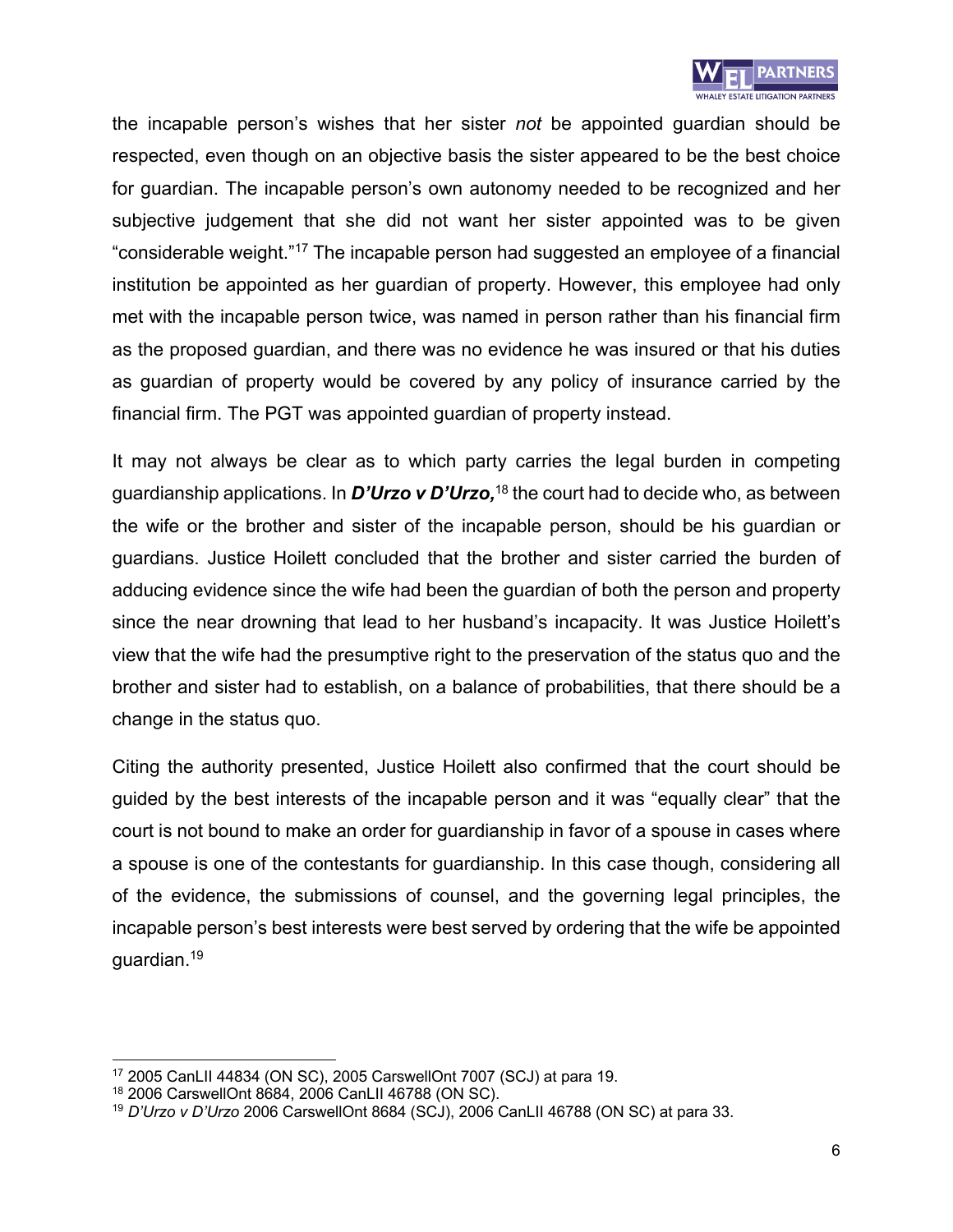

However, in Zhang v Wu,<sup>20</sup> Justice Haley concluded that the guardianship of the person should be granted to the incapable person's parents, as opposed to her husband. Justice Haley stated the following conclusion:

. . .Having considered all the evidence and having assigned weight to the affidavit material and considering the best interests of [the incapable person] as paramount I find there is no reason to remove [her mother] as either personal care guardian or guardian of property at this time. I am not persuaded that [the husband] is in a position to provide the care that [the incapable person] requires. I take into account that [the parents] have been providing this care for more than 2 years and that [the incapable person] is reported to be well cared for….21

When one applicant in a contested guardianship hearing has been the primary caregiver of the incapable person for some time (like in *D'Urzo* and *Zhang*), it may be difficult to convince the court to change the *status quo*. Though sometimes, as in D'Urzo, the process itself resolves the issues and the reasons that the guardianship application raised at first instance.

In *KR v YR (Roelandt v Roelandt),* <sup>22</sup> the mother and sister of an incapable woman and the younger brother of the incapable woman brought competing guardianship applications. While not her official guardian, the mother had lived with and cared for the incapable woman for her entire life, of 54 years. Disagreement with the brother arose over the incapable woman's care. The extensive evidence on the applications showed conflicting narratives. To the extent that the incapable woman's wishes could be ascertained and expressed through the objective voice of her appointed lawyer, she favoured the appointment of her mother and sister rather than her brother. Ultimately, the court appointed the mother and sister as guardians since the mother was an entirely devoted mother, never neglected her daughter, and looked after her in a capable and admirable way. She always acted in her daughter's best interests. In contrast, the evidence showed that her brother showed little interest or involvement in her life and there

<sup>20</sup> (1999), 33 ETR (2d) 320 (Ont SCJ).

<sup>21</sup> *Zhang v Wu,* (1999), 33 ETR (2d) 320 (Ont SCJ), [1999] OJ No 5031 (SC) at para 19.

<sup>&</sup>lt;sup>22</sup> 2015 ONSC 6874.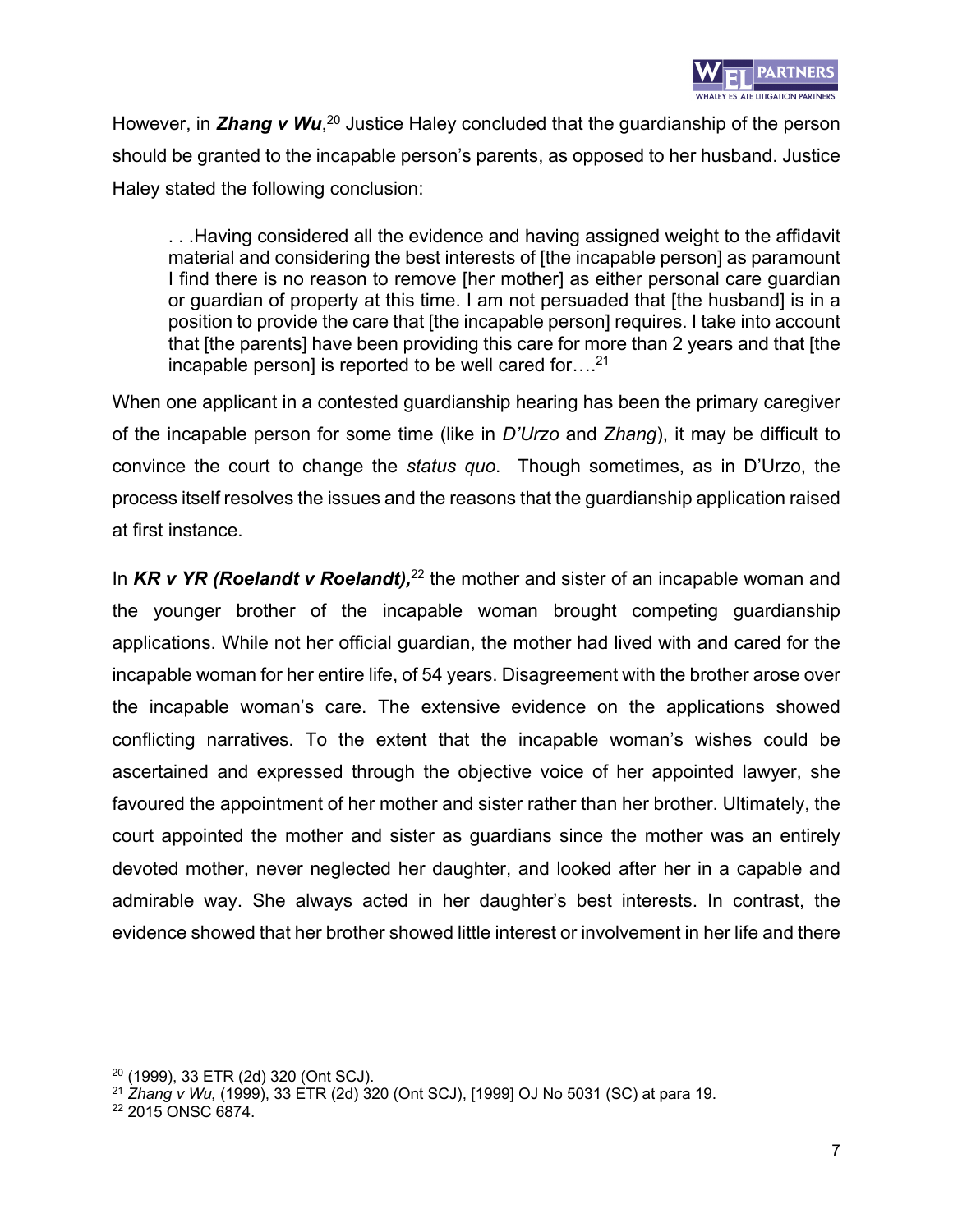were indications that he was motivated by the dissatisfaction of his mother's estate arrangements. The son was unsuccessful on his appeal.<sup>23</sup>

In **Orens v Aleong**,<sup>24</sup> a sister, as opposed to the wife, of the incapable person, was appointed guardian of person and of property. The original guardian, an uncle, wished to resign and the incapable person's sister and his wife brought competing applications to be appointed. For three years prior to the incident that left him incapacitated the husband was living in Nova Scotia, and the wife had been living in Ontario. He was then moved to a health care facility in Ontario. The wife had consented to the uncle becoming her husband's original guardian. The wife's evidence showed that she had not spoken to any of her husband's medical consultants or physicians and she was not particularly aware of what medical treatment he was receiving.

Justice Maddalena taking into consideration that the husband and wife were living separate and apart at the time of the incident, and based on the evidence, the relationship had broken down between the wife and the uncle and was "problematic." Justice Maddalena concluded that the sister was best suited to act as the incapable person's guardian and that she would best promote contact between her brother and his family members and friends. However, Justice Maddalena also "emphatically state[d]" that the appointment of the sister was not meant to exclude the wife and children from visiting as personal contact should continue as it was in the incapable person's best interests.

In *Maure v Maure at al, <sup>25</sup>* a father and mother brought competing guardianship applications to be appointed guardian of the person of their incapable adult son. The parents had been divorced for some time. The father was already the guardian of property. Justice Rasaiah was satisfied that the incapable son's wishes could not be ascertained, and, that he was close to both his mother and father. However, the mother and father's ability to communicate and interact with each other was "tension-filled and in a deteriorated state." Justice Rasaiah found that the father demonstrated a "greater ability to make decisions timely and effectively and to manage and promote [the son's] personal

<sup>23</sup> *Roelandt v Roelandt*, 2016 ONCA 858.

<sup>&</sup>lt;sup>24</sup> 2013 ONSC 5286.

<sup>&</sup>lt;sup>25</sup> 2018 ONSC 1257.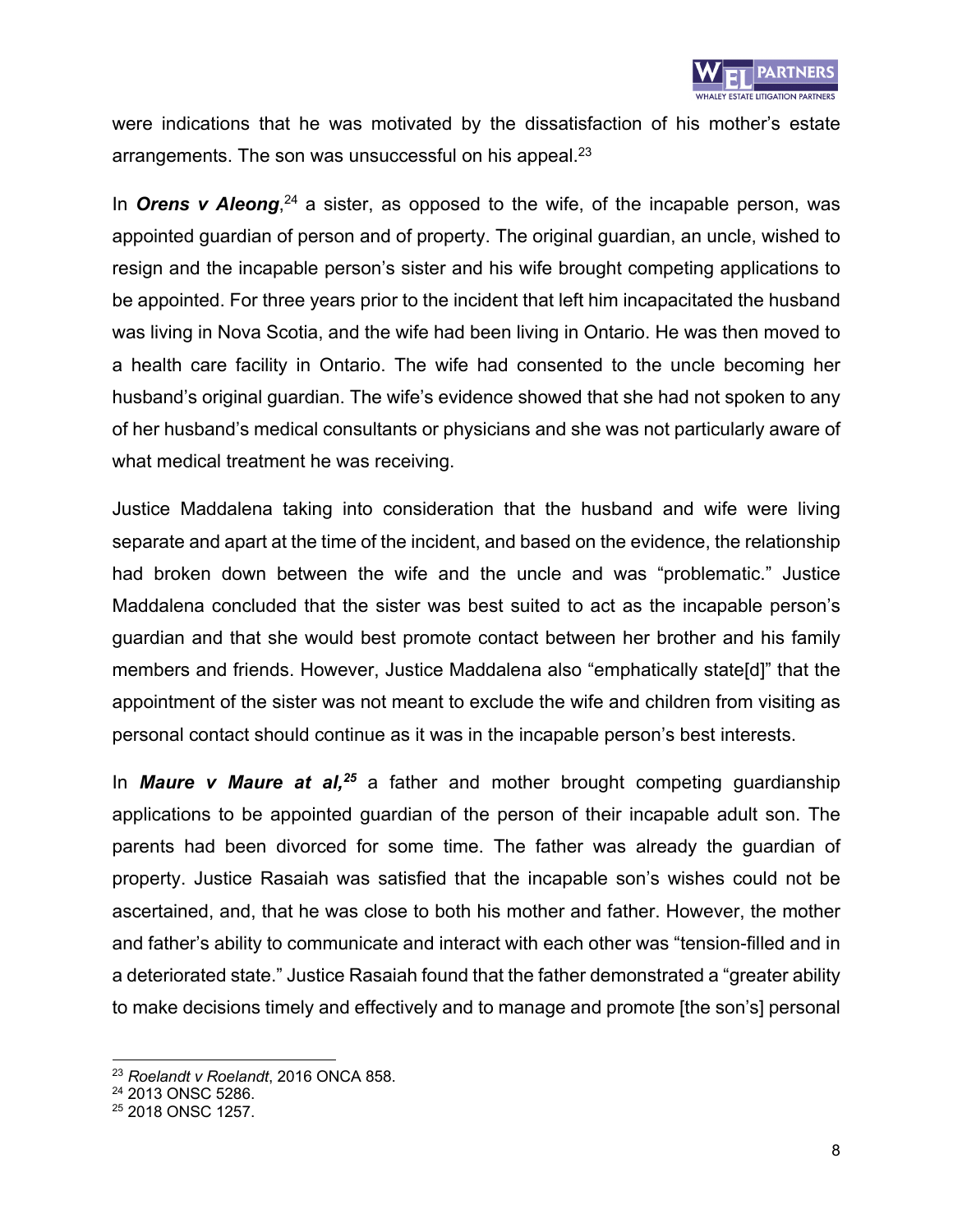care, in [the son's] best interests."26 The father also demonstrated a greater ability to work effectively with caregivers and that he exercised good judgment and filed a thorough and detailed guardianship plan.

The mother, on the other hand, while she clearly loved her son: did not file a guardianship plan; there was evidence of her leaving him on his own while she was gambling; was in an abusive relationship exposing the son to domestic violence; had a hard time adjusting to her son being moved into a group home; and, had difficulty with his caregivers. After reviewing the provisions of the *SDA*, the powers, duties and obligations of a guardian, and considering the evidence and history of the case, Justice Rasaiah concluded that the father should be appointed guardian. However, Justice Rasaiah did "not make this decision lightly."<sup>27</sup>

Ten years ago, Brown D.M. J., (as he then was) had strong words regarding contested guardianship applications in the case of *Abrams v Abrams*:

Proceedings under the SDA are not designed to enable disputing family members to litigate their mutual hostility in a public court. Guardianship litigation has only one focus – the assessment of the capacity and best interests of the person whose condition is in issue. This court, as the master of its own process and as the body responsible for protecting the interests of the vulnerable identified by the Legislature in the SDA, should not and will not tolerate family factions trying to twist SDA proceedings into arenas in which they can throw darts at each other and squabble over irrelevant side issues.<sup>28</sup>

These words of advice and guidance are deliberately relevant in all SDA proceedings.

### **The Lawyer's Role and Practice Tips**

Before commencing guardianship proceedings that may be contentious, the client should be aware of the potential risks involved, as well as the personal and financial sacrifices that may have to be made. Contested guardianship applications can be incredibly stressful and very emotional for the applicant, the incapable person, and family members.

<sup>26</sup> *Maure v Maure et al*, 2018 ONSC 1257 at para 58.

<sup>27</sup> *Maure v Maure et al*, 2018 ONSC 1257 at para 58.

<sup>28</sup> *Abrams v Abrams*, 2010 ONSC 1254 at para 35.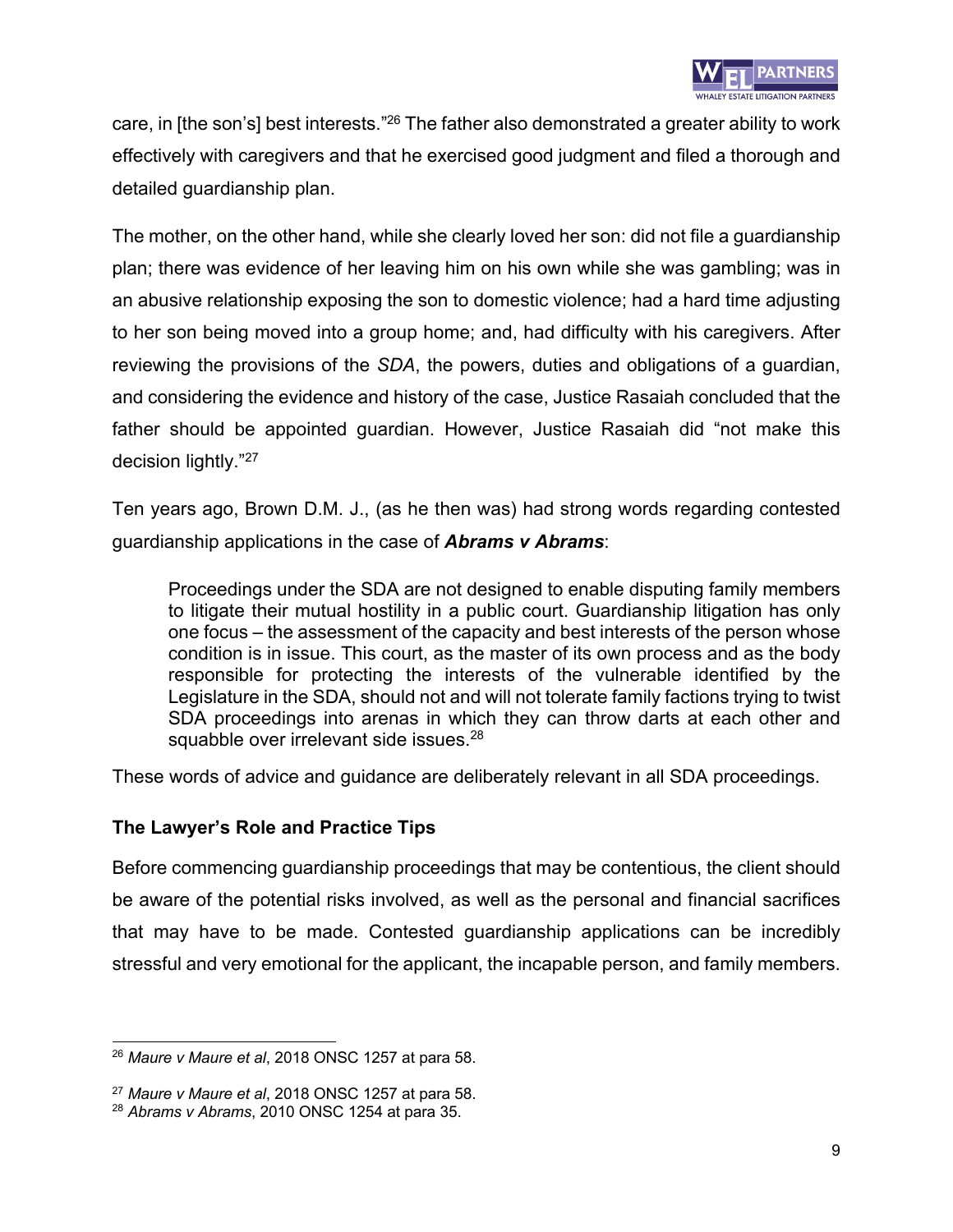Relationships are often damaged beyond repair, and the family's "dirty laundry" will likely be aired in public.

Success on a contentious guardianship application will require a well drafted application that follows the prescribed procedure under Part III of the *SDA*, "Procedure in Guardianship Applications." 29

When drafting an application, it is important that the applicant concretely demonstrate the merits of the application. The applicant should "tell the story" of the incapable person: evidence of their lifestyle, past practices, activities, preferences and relationships with family and friends, as well as the suitability of the proposed guardian. Or, if the allegedly incapable person appears to be supporting themselves without a guardian, an explanation is likely required on why a guardianship is now being sought.

In competing guardianship applications, the court will compare the proposed Guardianship and Management Plans. The Management Plan should be detailed and should demonstrate how the incapable person's funds are going to be used for his or her benefit.30 Guardianship Plans should provide sufficient information to show that the applicant has considered what services an incapable adult requires and can afford so as to maximize quality of life. If insufficient information is provided, the court will be left wondering if the plan put forward will be in the incapable adult's best interests.<sup>31</sup>

The ability and suitability of a proposed guardian will be assessed by the court. Some questions the court may consider are: what is the applicant's motivation for seeking guardianship? Will they be able to undertake and devote the time and skill required to fulfill the significant duties and obligations of a guardian? The applicant who is a family member should provide fulsome information as to relationship closeness to the allegedly incapable person, qualifications to act as guardian, availability, etc.. If it is an application to be a guardian of property, the application should demonstrate evidence of the

<sup>29</sup> *SDA*, ss 69-77.

<sup>&</sup>lt;sup>30</sup> Jael Marques de Souza, "The Annotated Guardianship Application, The View of the Public Guardian and Trustee", The Law Society of Upper Canada, February 25, 2016 at 2-6.

<sup>&</sup>lt;sup>31</sup> Jael Marques de Souza, "The Annotated Guardianship Application, The View of the Public Guardian and Trustee", The Law Society of Upper Canada, February 25, 2016 at 2-15.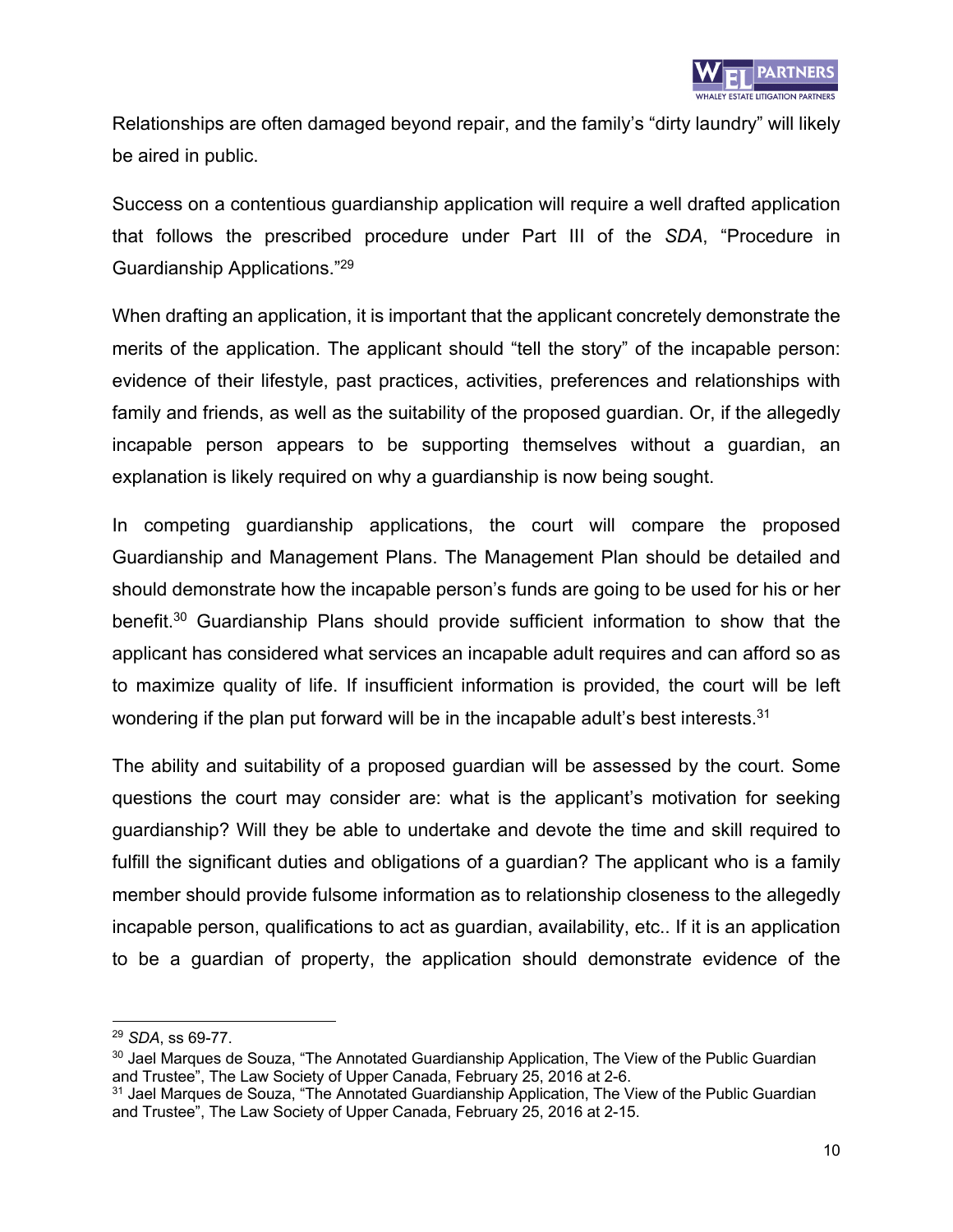applicant's accounting and business expertise, and the knowledge and willingness to act as litigation guardian should the need arise.

Counsel may also wish to include evidence in support of the application that the proposed guardian has reviewed and understood the duties of a guardian, has verified the information contained in the Management Plan or Guardianship Plan, that it is truthful and complete, and that the proposed guardian has reviewed and understood the requirements to keep accounts and records.

The application should also address any possible conflicts of interest, for example, where the applicant's own property or beneficial interests diverge from those of the incapable person.

Some indicators of unsuitability, which counsel should discuss with the client in relation to the application, and to keep in mind when opposing a contested application include:

- The incapable person does not trust the applicant;
- There has been very little contact between the incapable person and the applicant in past years;
- The applicant has a history of bankruptcy, or a criminal history relative to acting as a fiduciary;
- The applicant is a professional party, other than trust companies, with no connection to the incapable adult;
- Family members with a history of physical or emotional issues relating to the incapable adult; and
- Parents or other relatives of incapable people who have no legal immigration status in Canada, especially when the incapable person has or will come into significant assets needing to be managed. $32$

<sup>&</sup>lt;sup>32</sup> Jael Marques de Souza, "The Annotated Guardianship Application, The View of the Public Guardian and Trustee", The Law Society of Upper Canada, February 25, 2016 at 2-4.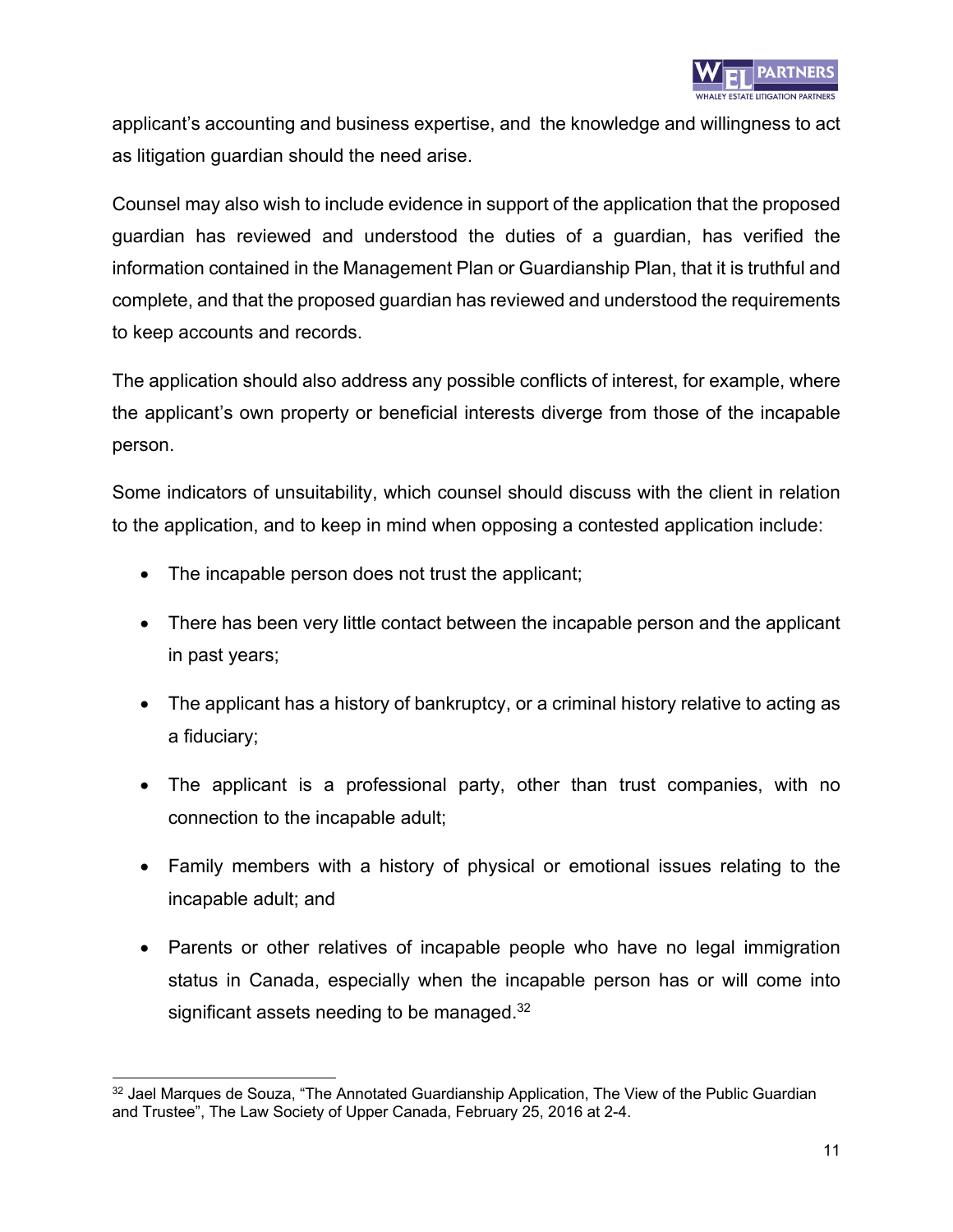

Finally, counsel should be reminded of their professional obligations during contested guardianship applications.

In the decision of *DeMichino v DeMichino, <sup>33</sup>* the incapable person was represented by a personal injury lawyer in a negligence claim that settled. Sisters of the incapable person entered into a retainer agreement with the personal injury lawyer for him to represent them in guardianship proceedings. However, when court approval was sought for the settlement of the negligence claim, the personal injury lawyer brought an application on behalf of the incapable person's common law spouse and her niece to be appointed as guardian of property. Despite knowing that the incapable person had several other family members, the lawyer noted in the application that the incapable person was estranged from his family and failed to serve any of his family members with notice of the application. Having no notice of the proceedings, the family members did not attend, and the commonlaw spouse and niece were appointed guardians.

A hearing was held to determine whether the PGT, in failing to bring the omission of notice to the court's attention, was liable for any part of the costs of the subsequent proceeding to replace the guardians. The court declined to make such an award but was critical of the lawyer:

Despite the requirements of s.69(6) of the SDA, Mr. Neinstein did not serve any of Mr. Michele DeMichino's family members with notice of the guardianship application. (I pause to note that his actions in bringing the guardianship application on behalf of [the wife] and [the niece] exclusively, and without notice to other family members, would appear to be in direct conflict with the signed retainer agreement previously given to him in connection with guardianship issues).<sup>34</sup>

The lawyer was subsequently the subject of a professional misconduct hearing,<sup>35</sup> and had his license suspended for six months.<sup>36</sup> The Law Society of Ontario (then called the Law Society of Upper Canada) found, among other things, that the lawyer had committed professional misconduct by acting and taking various steps while the interests of his clients conflicted; failed to serve his clients by failing to follow their instructions to

<sup>33</sup> (2009) 94 OR (3d) 379 (SCJ).

<sup>34</sup> *DeMichino v DeMichino* (2009), 94 OR (3d) 379 (SCJ) at para 7.

<sup>35</sup> *LSUC v Neinstein*, 2013 ONLSHP 57 (CanLII).

<sup>36</sup> *LSUC v Neinstein* 2014 ONLSTH 92 (CanLII).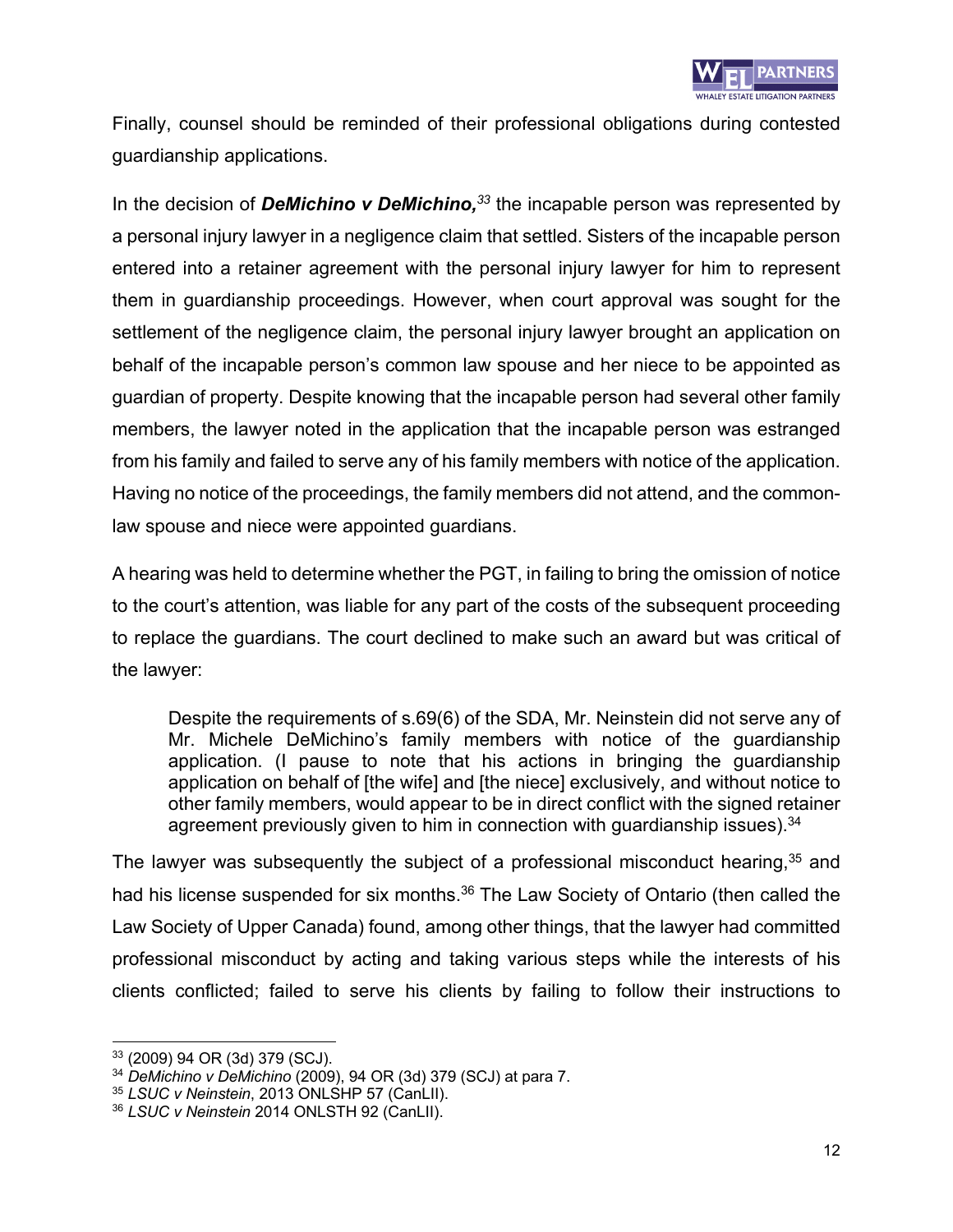

commence litigation; and commissioning, swearing and filing with the court an affidavit that contained false information and misleading the PGT. The Panel commented that the lawyer's "blatant disregard for the statutory requirement to serve [the family members] with the Notice of Application to appoint a Guardian of Property confirms that the breach was intentional, rather than inadvertent."37

### **Section 3 Counsel**

In contentious guardianship applications, the alleged incapable person may not be represented by counsel or may not respond at all. However, section 3 of the SDA establishes an important statutory provision respecting legal representation for an unrepresented person whose capacity is in issue, otherwise known as "Section 3 Counsel." In appropriate circumstances, the appointment of Section 3 Counsel can be beneficial to the alleged incapable person. The appointment of independent counsel for the alleged incapable person may also provide the general benefit of keeping the litigation focused on the purpose of the *SDA*, rather than on ulterior motives or issues which may exist among the parties in contested guardianship applications.<sup>38</sup> However, section 3 of the *SDA,* does not make the appointment of legal representation mandatory and the court must assess the specific facts and legal issues in deciding whether such appointment is appropriate in a specific case.<sup>39</sup> For more information on the role of Section 3 counsel see the article "Between a Rock and a Hard Place: The Complex Role and Duties of Counsel Appointed Under Section 3 of the *Substitute Decisions Act, 1992*" by Kimberly Whaley and Ameena Sultan and "The Ongoing History of Section 3 Counsel: Origins of the Role and a Path Forward", by Alexander Procope.<sup>40</sup>

<sup>37</sup> *LSUC v Neinstein*, 2013 ONLSHP 57 (CanLII) at para 29.

<sup>38</sup> *Abrams v Abrams*, 2010 ONSC 1254 at paras 6-9.

<sup>39</sup> *Kwok v Kwok*, 2019 ONSC 3549 at para 30.

<sup>40</sup> Kimberly Whaley and Ameena Sultan, "Between a Rock and a Hard Place: The Complex Role and Duties of Counsel Appointed Under Section 3 of the *Substitute Decisions Act, 1992*" (2012) 40 Adv Q 40 408-469, and "The Ongoing History of Section 3 Counsel: Origins of the Role and a Path Forward" by Alexander Procope for the LSO 22nd Estates and Trust Summit, October 16, 2019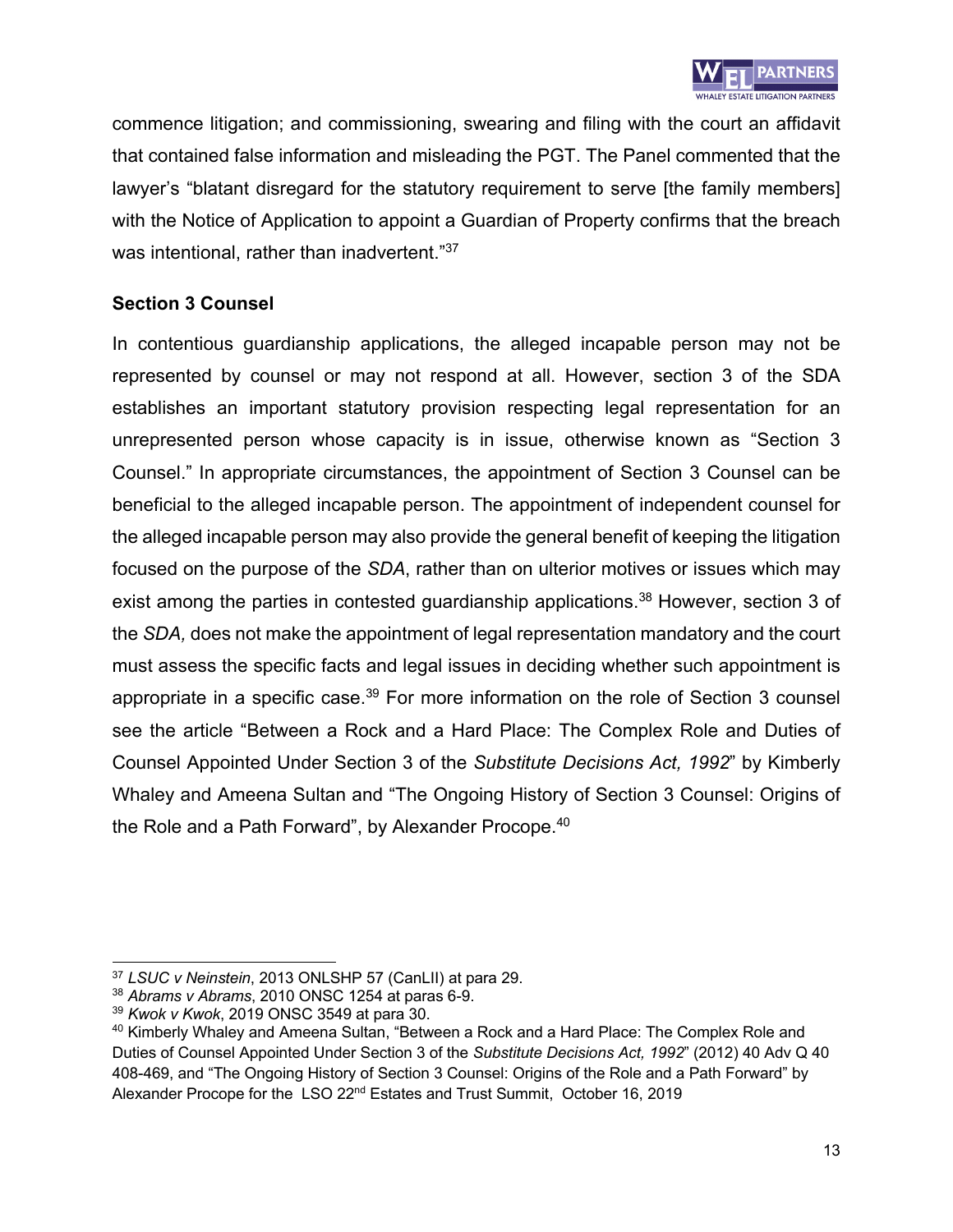

### **Costs of Contentious Proceedings**

Contentious guardianship applications can be lengthy and complex and therefore costly. If costs are to be paid out of the property of the incapable person, the parties must satisfy a court that the litigation undertaken was strictly for the benefit of the incapable person. If not, the parties may be responsible for their own legal costs. Clients should be wellinformed of this before embarking on such applications, and be advised of the potential to mediate or attempt to settle such disputes.

The *SDA* does not deal specifically with the costs of guardianship applications. Section 131 of the *Courts of Justice Act, <sup>41</sup>* and Rule 57 of the *Rules of Civil Procedure42* govern such costs. However, pursuant to section 3(2) of the *SDA* when counsel is appointed for an incapable person, the incapable person is responsible for the legal fees incurred by counsel acting on their behalf. Those legal fees should be reasonable and properly incurred on the incapable person's behalf.

Justice D.M. Brown, (as he then was) observed in *Fiacco v Lombardi*, that the "loser pays" principle found in civil litigation, as well as estates litigation, applies with equal force to capacity litigation involving incapable persons, with some modification to fit the particularities of guardianship applications.<sup>43</sup> The costs should reflect the purpose of the *SDA*, to protect the incapable person's property:

The exercise of the court's discretion in respect of costs claims in capacity litigation should reflect the basic purpose of the *SDA* – to protect the property of a person found to be incapable and to ensure that such property is managed wisely so that it provides a stream of income to support the needs of the incapable person: *SDA*, sections 32(1) and 37. To that end, when faced with a cost claim against the estate of an incapable person, a court must examine what, if any, benefit the incapable person derived from the legal work which generated those costs.<sup>44</sup>

<sup>41</sup> RSO 1990, c C 43.

<sup>42</sup> RRO 1990, O Reg 194.

<sup>43</sup> *Fiacco v Lombardi*, 2009 CarswellOnt 5188, 2009 CanLII 46170 (ON SC) at para 32.

<sup>44</sup> *Fiacco v Lombardi*, 2009 CarswellOnt 5188, 2009 CanLII 46170 (ON SC) at para 32-33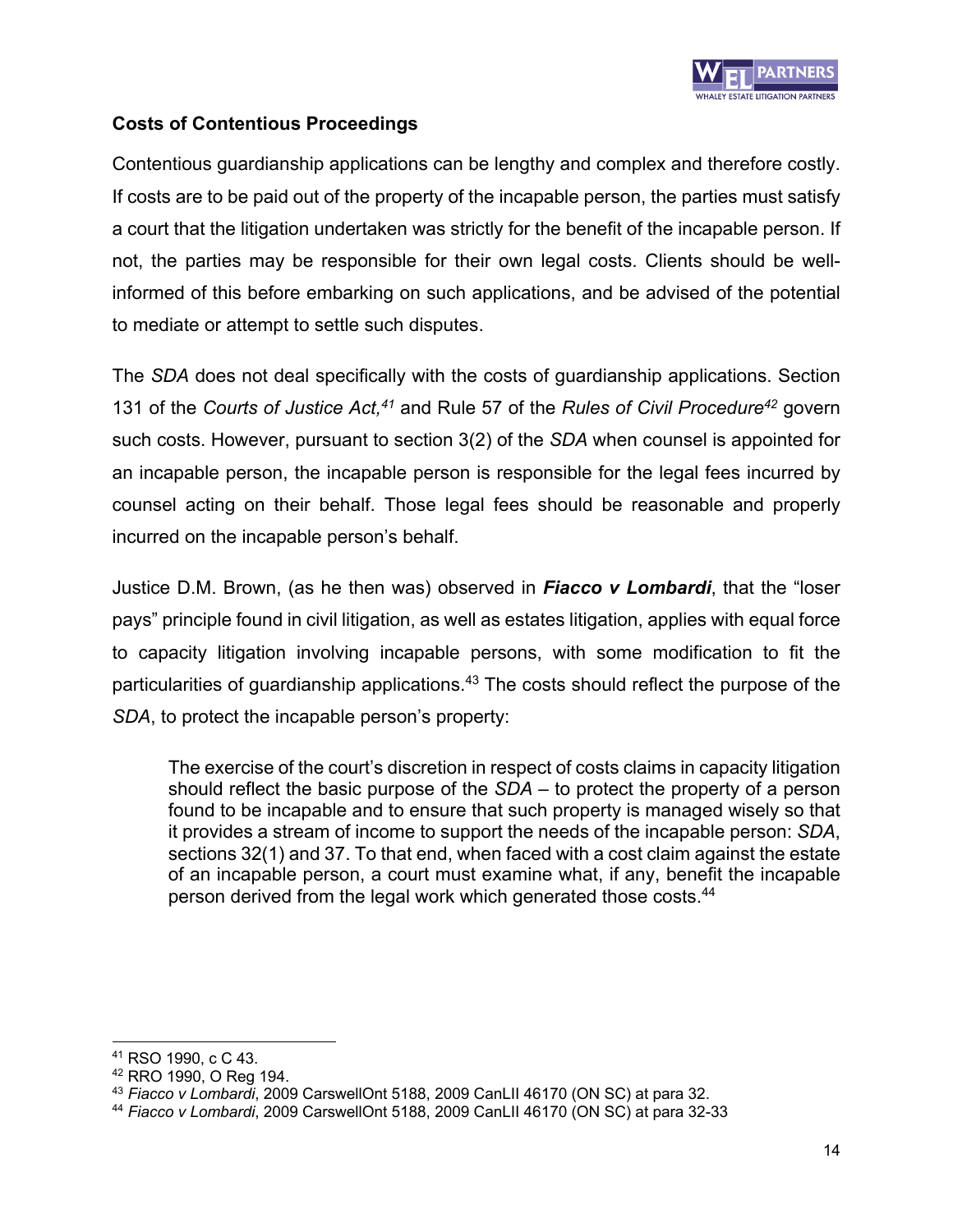

In *Fiacco*, D.M. Brown J., also recognized that in contested guardianship applications where applicants have "only their best interests at heart" rather than the best interests of the incapable person, that:

. . .courts must scrutinize rigorously claims of costs made against the estate of the incapable person to ensure that they are justified by reference to the best interests of the incapable person.<sup>45</sup>

In *Wercholoz v Tonelletto<sup>46</sup>* Justice Glithero commented that:

In my opinion, this case represents a sad example of the hefty amounts that can be spent by siblings who choose to litigate rather than negotiate their differences in respect of a parent's wellbeing. In terms of an appropriate costs order, I must be concerned not only with the usual considerations as between the combatants, but also, most importantly, with what is fair from [the incapable person's] perspective. $47$ 

Further, parties should not be convinced that the costs will be paid by the incapable or

vulnerable person. As noted by Justice Spies in *Ziskos v Miksche*,

the court has a responsibility to ensure that legal cost incurred on behalf of a vulnerable person are necessary and reasonable and for that person's benefit, before ordering that such costs be paid by the assets or estates of the vulnerable person.48

Justice Price in *Arvanitis v Levers*,<sup>49</sup> provided a comprehensive summary of the case law and principles for determining costs in *SDA* proceedings and adopted the approach of Justice Spies in *Ziskos v Miksche*, noting:

The parent who names his/her children as joint attorneys for property or personal care should not be required to pay unnecessary costs that result when one of the children fails to perform his/her duty, making the arrangement untenable.<sup>50</sup>

In the recent contested guardianship application case of **Howard v Howard**,<sup>51</sup> Justice Bell required the parties to bear their own legal costs. In this case the parties had resolved their competing guardianship applications but could not agree on the applicable costs. A

<sup>45</sup> *Fiacco v Lombardi*, 2009 CarswellOnt 5188, 2009 CanLII 46170 (ON SC) at para 36.

<sup>46</sup> 2013 ONSC 1106.

<sup>47</sup> *Wercholoz v Tonellotto*, 2013 ONSC 1106 at para 37.

<sup>48</sup> *Ziskos v Miksche*, [2007] OJ No 4276 (SC) at para 75.

<sup>49</sup> 2017 ONSC 3758.

<sup>50</sup> *Arvanitis v Levers*, 2017 ONSC 3758 at para 98.

<sup>51</sup> 2019 ONSC 4643.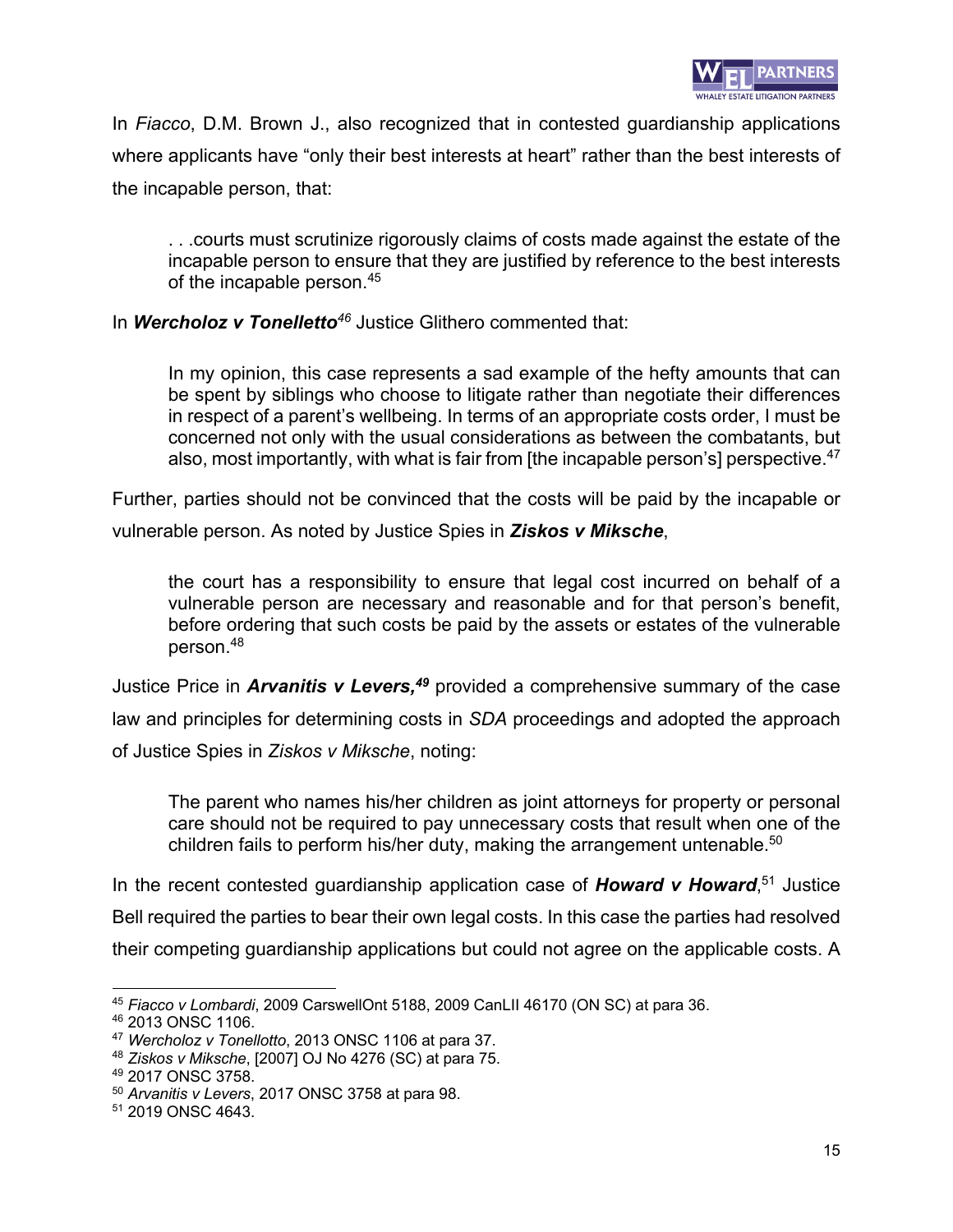

brother and sister sought costs against another brother, on a *full* indemnity basis for over \$33,000.00, but, did not seek to recover any costs from the incapable person, their mother. The other brother sought to recover his costs on a *substantial* indemnity basis of \$31,500 from the opposing parties, or in the alternative, from his incapable mother or for a blended award where part of the costs would be paid by his siblings, and the rest "topped-up" by his mother. He also wanted his mother to pay an outstanding legal bill for legal services provided to his mother by a previous lawyer.

The incapable mother had a new lawyer and was represented by Section 3 counsel. Her position was that she should not have to pay legal costs or the outstanding legal bill for the previous lawyer.

Justice Bell observed that there were "a number of ancillary issues" that were pursued by the parties in addition to the guardianship application and that she "fail[ed] to see how [the mother] derived any benefit from the battles that ensued amongst her family members in the context of the competing applications."<sup>52</sup>

Also, Justice Bell saw no basis to justify a "top up" or blended award in respect of the son's cost from the mother's estate:

To make a 'blended' order of the nature requested by [the son] in this case would ignore the very purpose of a guardianship application – to benefit the incapable person – and would encourage family members to opt for litigation in contested guardianship cases, rather than to resolve their differences.<sup>53</sup>

Further, the son was ultimately responsible for the legal bill for legal services provided before Section 3 counsel was appointed. The fees related to an alleged joint retainer with the son and the mother. It was not clear what benefit there was to the mother in the services provided by the lawyer. Also, Justice Bell noted that the only evidence as to the mother's capacity to instruct the previous lawyer came from the son (who would be responsible for the bill if the mother did not have to pay it). Under these circumstances,

<sup>52</sup> *Howard v Howard*, 2019 ONSC 4643 at para 13.

<sup>53</sup> *Howard v Howard*, 2019 ONSC 4643 at para 14.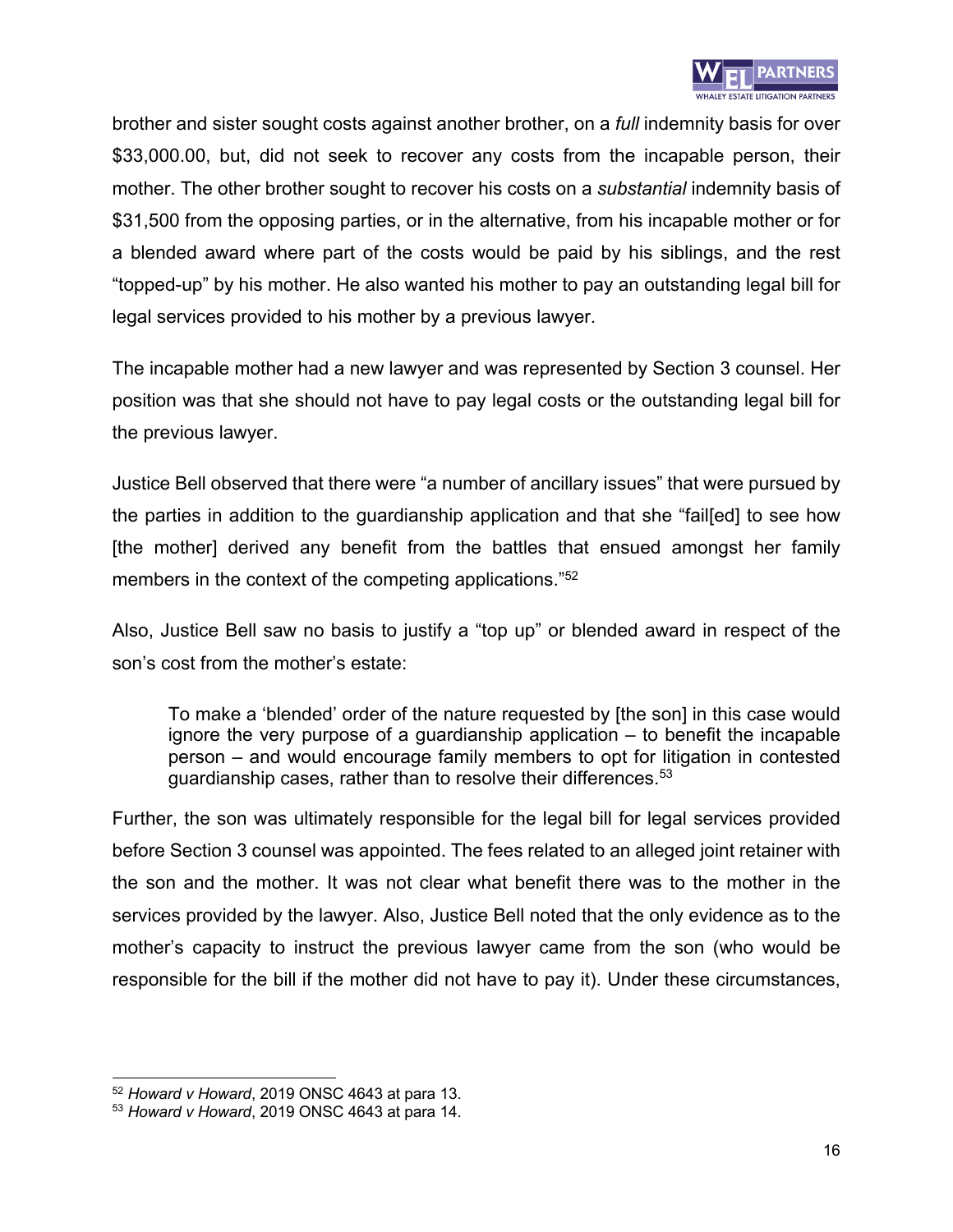Justice Bell declined to order the mother pay the outstanding balance. Each side had to bear their own costs.

Opposing a guardianship application for tactical purposes may also result in increased legal costs against a party. In the case of **Willet v McAdam**,<sup>54</sup> Justice Hackland found that the responding party's opposition to the application was "tactical, ill considered, and without merit."<sup>55</sup> Justice Hackland's view was that the respondent party should be prepared to pay substantial indemnity costs as the applicants were forced to address the issues on a contested basis.<sup>56</sup>

However, the applicants also took an approach of transferring support issues into the guardianship application which was, in Justice Hackland's opinion, ill-advised and generated substantial unnecessary costs. Further, there were several "lengthy, abusive and disrespectful affidavits" from both sides.<sup>57</sup> Ultimately, Justice Hackland concluded that one-third of the claimed substantial indemnity costs related to the guardianship application and awarded that sum to the applicants.

Lisowick v Alvestad,<sup>58</sup> is an example of when costs will be paid out of the incapable person's property. Two sisters settled competing guardianship applications regarding their father who suffered from dementia, however they were "hopelessly deadlocked" on the issue of costs. In applying the costs factors enumerated in Rule 57.01(1) of the *Rules of Civil Procedure*, Justice Andre made several observations, including that the care of the father "was undoubtedly serious but as the parties themselves have illustrated, the vexing problem of guardianship of [the father] and the protection of his property could easily have been resolved without the necessity of the litigation."<sup>59</sup> Further, with respect to the quantum of the costs, Justice Andre noted that:

The quantum of costs awarded must not be tantamount to a judicial licence for siblings to opt for litigation in contested guardianship cases rather than resolving their differences in a manner that reflects the best interests of the incapable

<sup>54</sup> 2016 ONSC 3463.

<sup>55</sup> *Willett v McAdam*, 2016 ONSC 3463 at para 2.

<sup>56</sup> *Willet v McAdam*, 2016 ONSC 3463 at para 2.

<sup>57</sup> *Willet v McAdam*, 2016 ONSC 3463 at para 4.

<sup>58</sup> 2015 ONSC 257.

<sup>59</sup> *Lisowick v Alvestad*, 2015 ONSC 257 at para 26.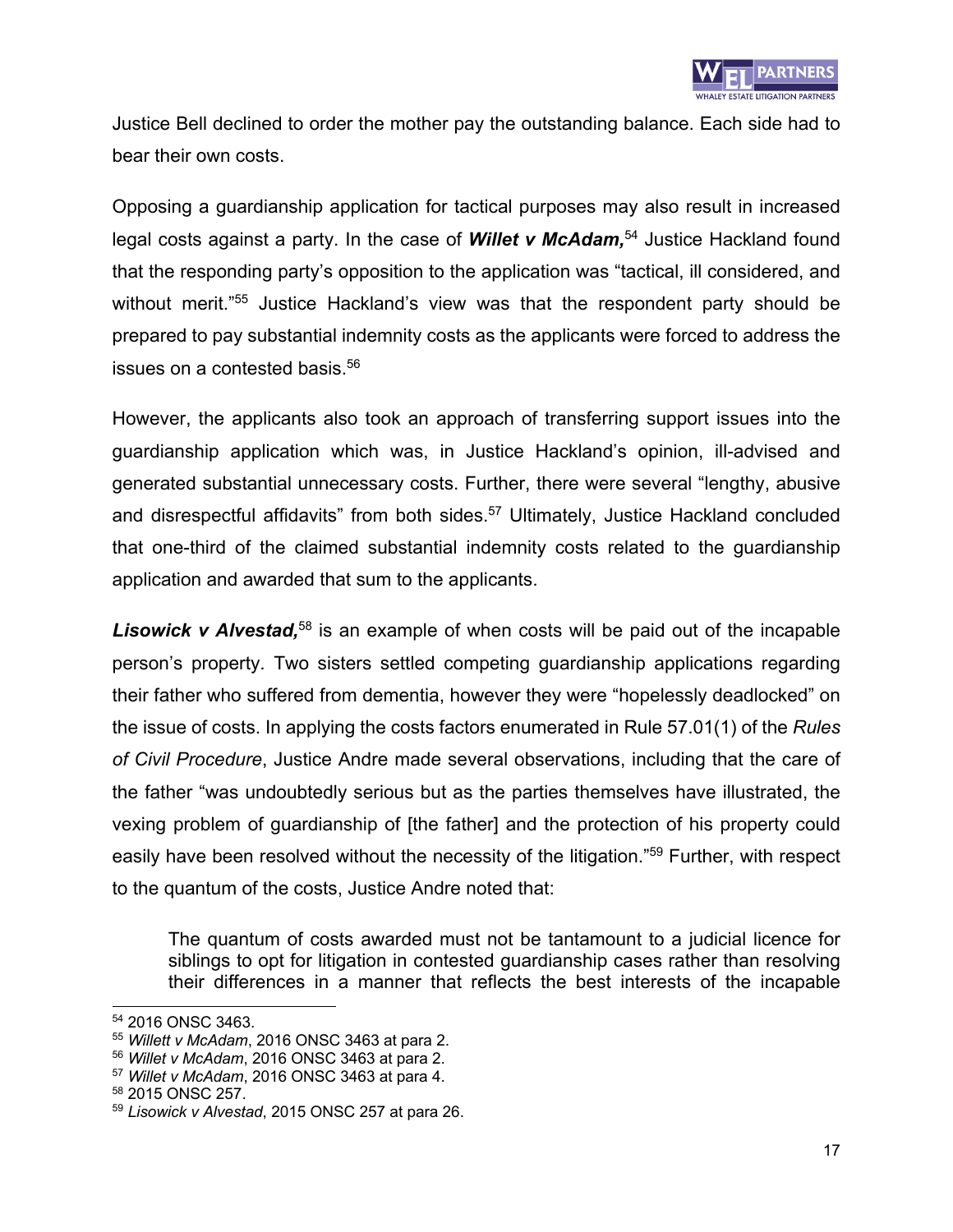

relative. The fact that apparent or relative has a sizeable estate, therefore increasing the chances of costs recovery, should not be construed as an incentive to commence litigation in these types of cases. $60$ 

Ultimately, Justice Andre ordered the "successful" sister's costs to be paid out of the father's assets. Justice Andre noted that while the opposing sister may have been "misguided' in initiating her guardianship application, she did so on behalf of her father and her "scrupulous desire to ensure his personal wellbeing and to protect his property."61 She also brought the application in her capacity as her father's attorney for personal care and for property. Accordingly, the cost should be paid out of the father's property, rather than by the unsuccessful sister.

These cases are demonstrative of the potential costs awards to be expected in contested guardianship applications. Counsel should advise their clients to focus on putting relevant information in the application and in a respectful manner that is sensitive to cost consequences, and avoids irrelevant argument or accusations or family squabbles that have little to do with the benefit of the incapable person and leads to unnecessary costs.

## **3. COMMON ABUSES BY GUARDIANS AND ATTORNEYS**

While guardianships and power of attorney documents aid vulnerable and incapacitated individuals, there are a number of ways a guardian or an attorney under a power of attorney may act in a manner detrimental to the very person they are supposed to protect.

### **Common Scenarios**

Some common scenarios in which we see a substitute decision maker act to the detriment of an older adult who is vulnerable or dependent include:

- The attorney or guardian makes unauthorized, questionable or even speculative investment decisions, or investment decisions lacking in diversity;
- The attorney or guardian fails to take into consideration the tax effects of their actions or inactions;

<sup>60</sup> *Lisowick v Alvestad*, 2015 ONSC 257 at para 29.

<sup>61</sup> *Lisowick v Alvestad*, 2015 ONSC 257 at para 30.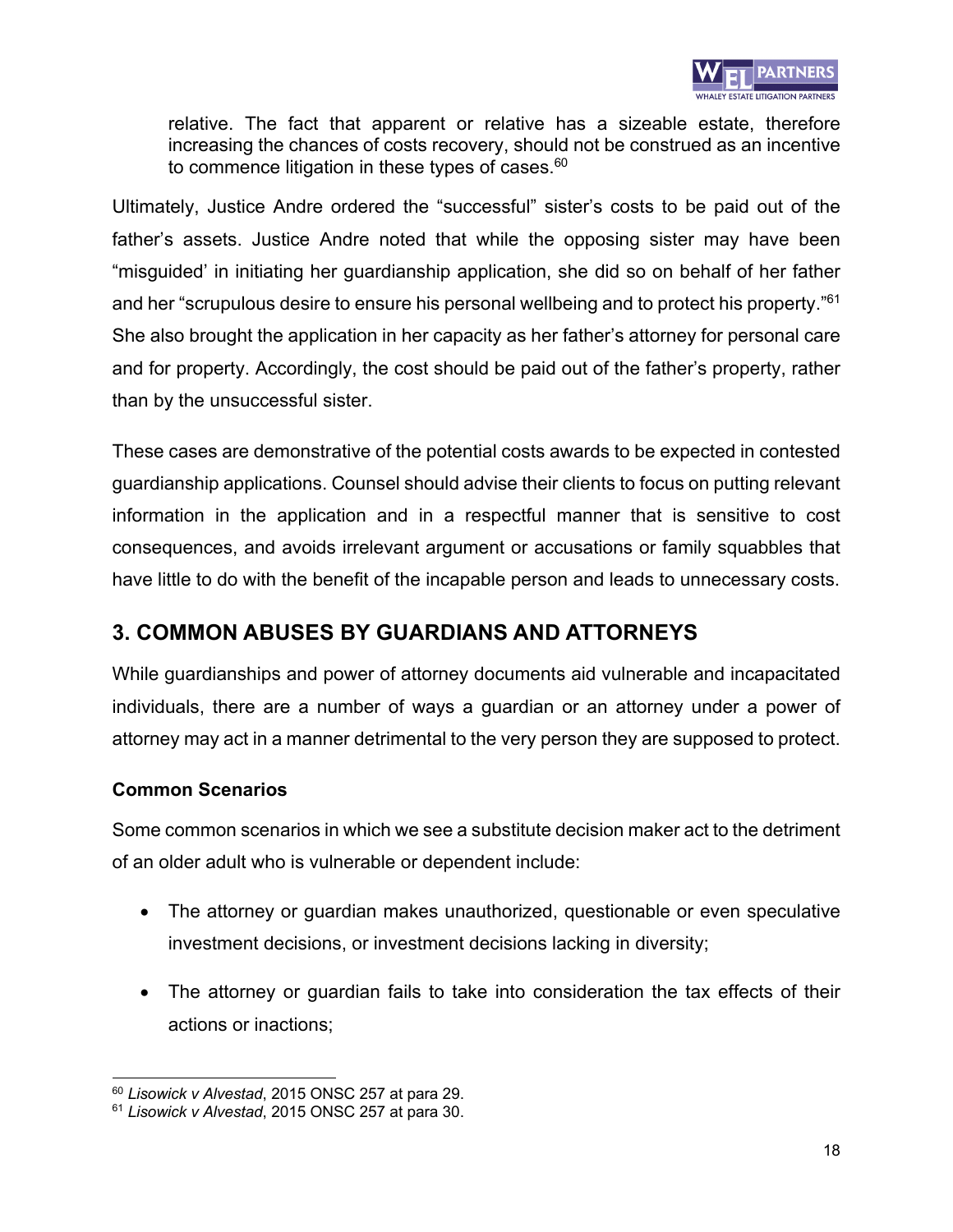- The attorney or guardian fails to seek professional advice where necessary or appropriate;
- The attorney or guardian inappropriately deals with jointly held assets or accounts;
- The attorney or guardian misappropriates the incapable person's assets;
- If more than one attorney or guardian acts without the knowledge, approval, or acquiescence of the other(s) either under a joint or joint and several POA or coguardianship order;
- The grantor grants a power of attorney while incapable of doing so;
- The POA document has been fraudulently procured from a vulnerable or physically dependent grantor by an individual with improper motives, as a result of undue influence, or in a situation of suspicious circumstances, for the sole purpose of abuse, exploitation, and personal gain;
- Disputes and accounting discrepancies arise concerning the specific dates upon which the POA document became effective; the date of incapacity of the grantor; and, the extent of the attorney's involvement;
- The POA is fraudulently or imprudently used, for the sole purpose of the selfinterest of the attorney and/or used in a way that constitutes a breach of fiduciary duty, etc..

There are several remedies available to seek redress for wrongs committed by an attorney or guardian, including bringing an application for the attorney or guardian to pass accounts, commencing a claim to have any monies improperly taken returned (restitution), or to have any improper transfer of title set aside, etc.. Or, a party can bring an application or motion for directions, and request a corresponding order requiring that an attorney or guardian take certain actions, such as consulting with supportive family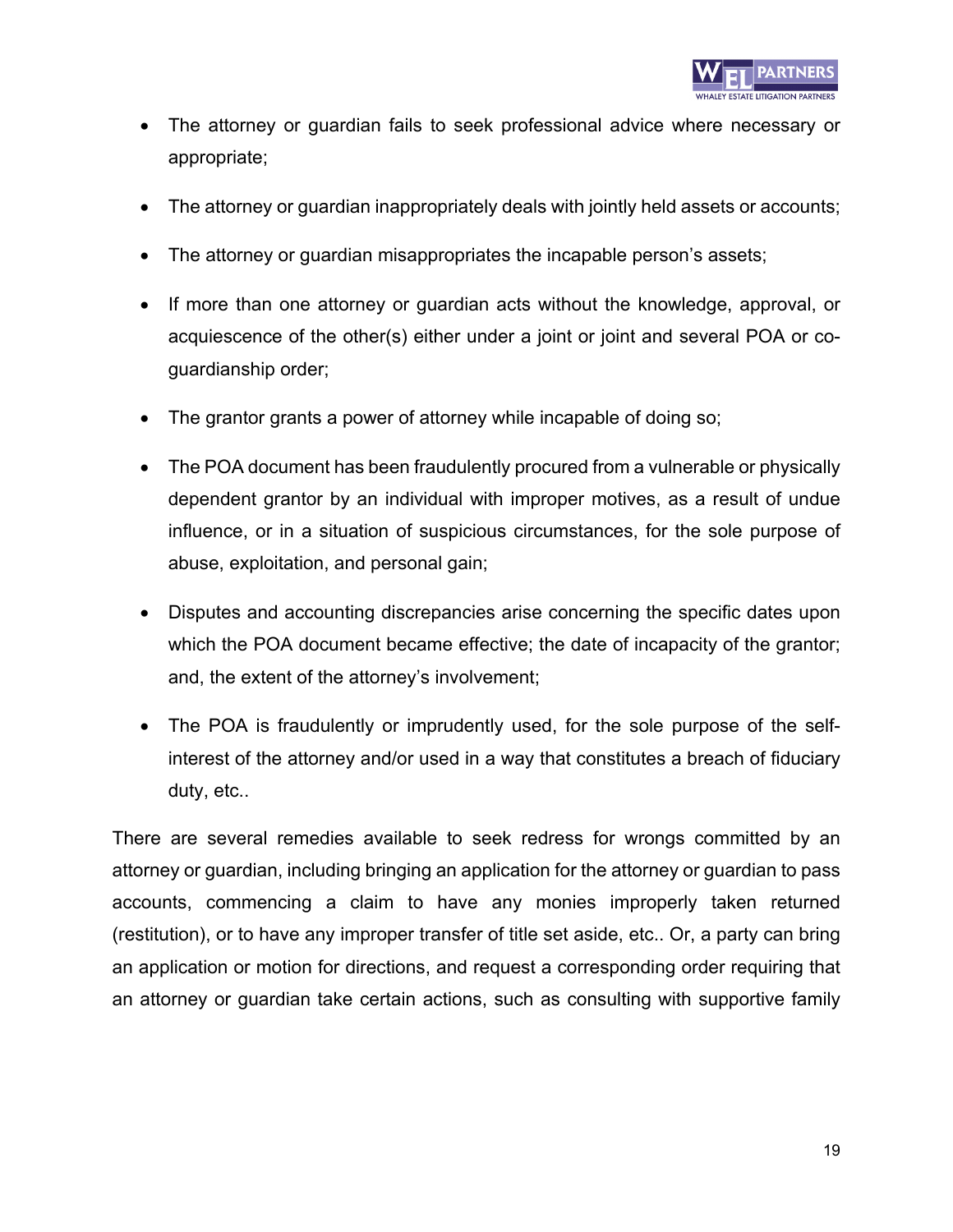

members.<sup>62</sup> This next section will address another remedy, commencing an application or motion for the removal of an attorney or guardian.

## **4. REMOVAL OF GUARDIANS AND ATTORNEYS**

Removal of a substitute decision maker is not an easy endeavor, especially removing an attorney since courts are reluctant to interfere with the wishes of an incapable person while fully capable. The *SDA* is designed not only to protect individuals while they are incapable, but, also to protect a person's autonomy and right to choose who they wish to look after their property and personal care decisions.

A person may seek to bring an application to remove an attorney and have themselves or another, such as a trust company or as a last resort, the PGT appointed as guardian. Or in a guardianship situation, they may seek to have a guardian removed and have themselves or another, replace the previous guardian.

### *Removal of an Attorney*

An application with affidavit and supporting evidence must be brought to have an attorney under a power of attorney for property or personal care removed. At the same time, a guardianship application (with the required supporting documents, including a Management Plan or a Guardianship Plan, etc.)<sup>63</sup> will be brought to replace the attorney (unless the incapable person has a named alternative attorney), so the incapable person will not be left without a substitute decision maker. The Court will have to consider two legal issues: whether the attorney should be removed, and whether the proposed guardian should be appointed.

One of the leading cases in removing an attorney is, *Teffer v Schaefers Estate.* 64 Fragomeni J., of the Ontario Superior Court of Justice reviewed the applicable authorities<sup>65</sup> regarding the removal of an attorney appointed under a valid power of

<sup>62</sup> *SDA*, ss 39 and 68.

<sup>63</sup> *SDA*, s 70(1)(c).

<sup>64</sup> 2008 CanLII 46929 (ON SC), 2008 CarswellOnt 5447 (SCJ).

<sup>65</sup> *Glen v Brennan*, [2006] OJ No 79, [2006] OTC 18 (SCJ) at para 9; *Re Hammond Estate* (1998), 25 ETR (2d) 188 at para 31; *Hammond Re*, [1999] NO No 28, 173 Nfld & PEIR 240 (SC(TD)) at paras 25, 31 and 33; and *Marienhoff v Edwards*, [2003] SJ NO 277, 2003 SKQB 157 at paras 22-23, citing *Axler v*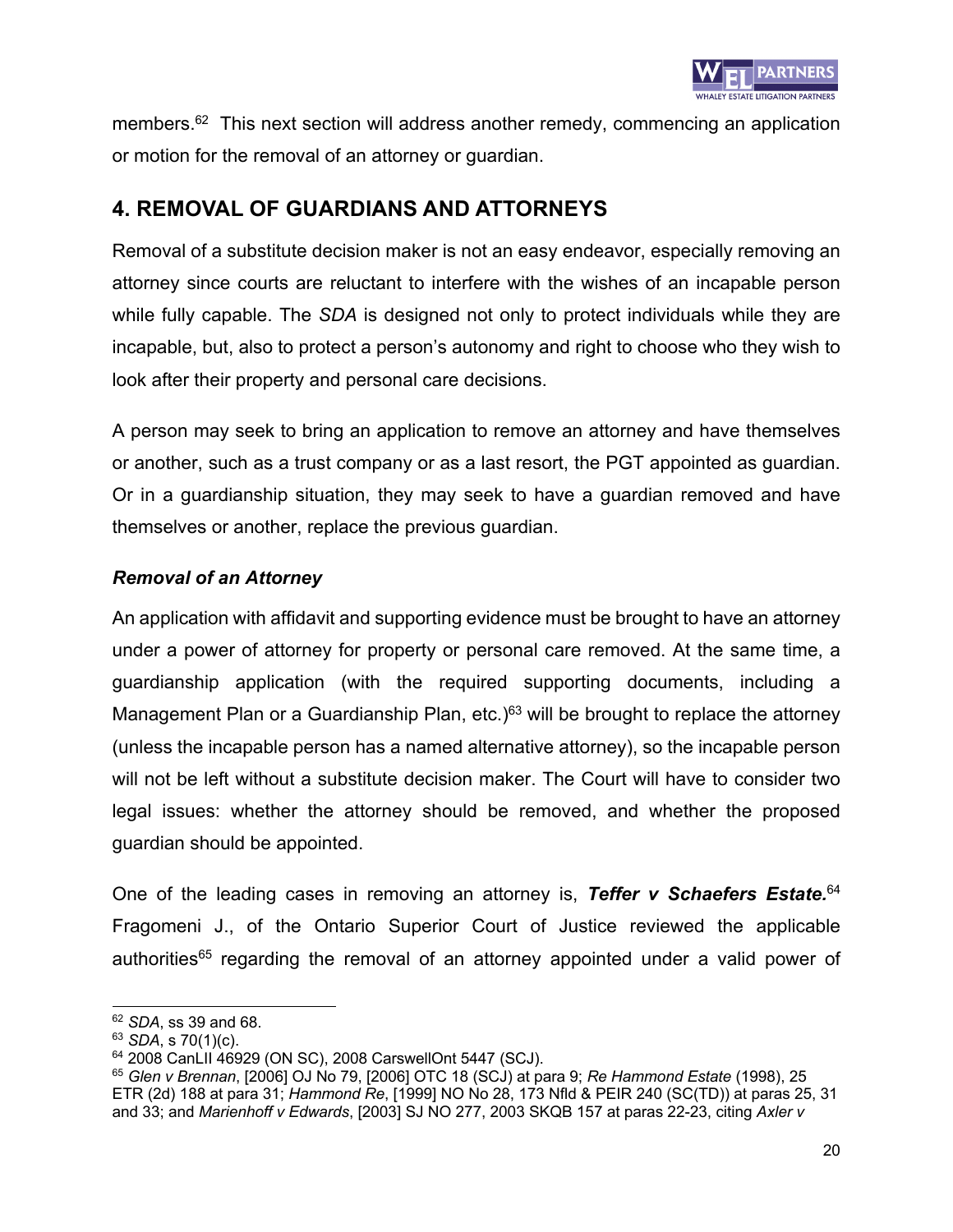

attorney and concluded that a two-part test must be met before the attorney would be removed:

The jurisprudence establishes that two issues require consideration. First, there must be **strong and compelling evidence of misconduct or neglect on the part of the attorney** before a court should ignore the clear wishes of the donor. With respect to this issue, the evidence has to establish that the donor was capable of granting a proper power of attorney.

The second issue relates to whether the court is of the opinion **that the best interest of an incapable person are being served by the attorney**. 66

A review of attorney removal cases provides guidance on behaviour that could amount to "misconduct or neglect" considered serious enough, to remove an attorney.

The case of *Carey v Carey*,<sup>67</sup> involved seven siblings fighting over the care of their mother and what was in her "bests interests" including where she should live. She was being shuttled between the two homes of her attorneys under a Power of Attorney for Property and Power of Attorney for Personal Care. There were also disputes on when the mother could have contact with her other five children. One of the main questions for the court was whether the two sons should be removed as attorneys. The court concluded that there was strong and compelling evidence of misconduct and / or neglect by the sons. Some of that misconduct included:

- Failure to adequately explain how the mother's \$42,000 per year pension income was spent when she had no independent housing costs, no car, etc;
- Failure to adequately account for how increased mortgage funds were utilized;
- Failure to obey a number of court orders requiring disclosure;

*Axler* (1993), 50 ETR 93, *O'Connor v Mulville* (1997), 42 OTC 360; (1997), 20 ETR (2d) 171 (Ont), and *McGoey v Wedd* (1999), 28 ETR (2d) 236 (Ont SC).

<sup>66</sup> *Teffer v Schaefers Estate,* 2008 CanLII 46929 (ON SC),2008 CarswellOnt 5447 (SCJ) at paras 24 & 25. See also *Crane v Metzger*, 2018 ONSC 5382 at para 9*; Carey v Carey* 2018 ONSC 4564 at para 52; *Abel v Abel et al*, 2017 ONSC 7637 at para 31; *Berkelhammer v Berkelhammer Estate*, 2012 ONSC 6242 at para 21; *Grohl v Steele*, 2017 ONSC 3625 at para 54.

<sup>&</sup>lt;sup>67</sup> 2018 ONSC 4564, costs 2019 ONSC 7214.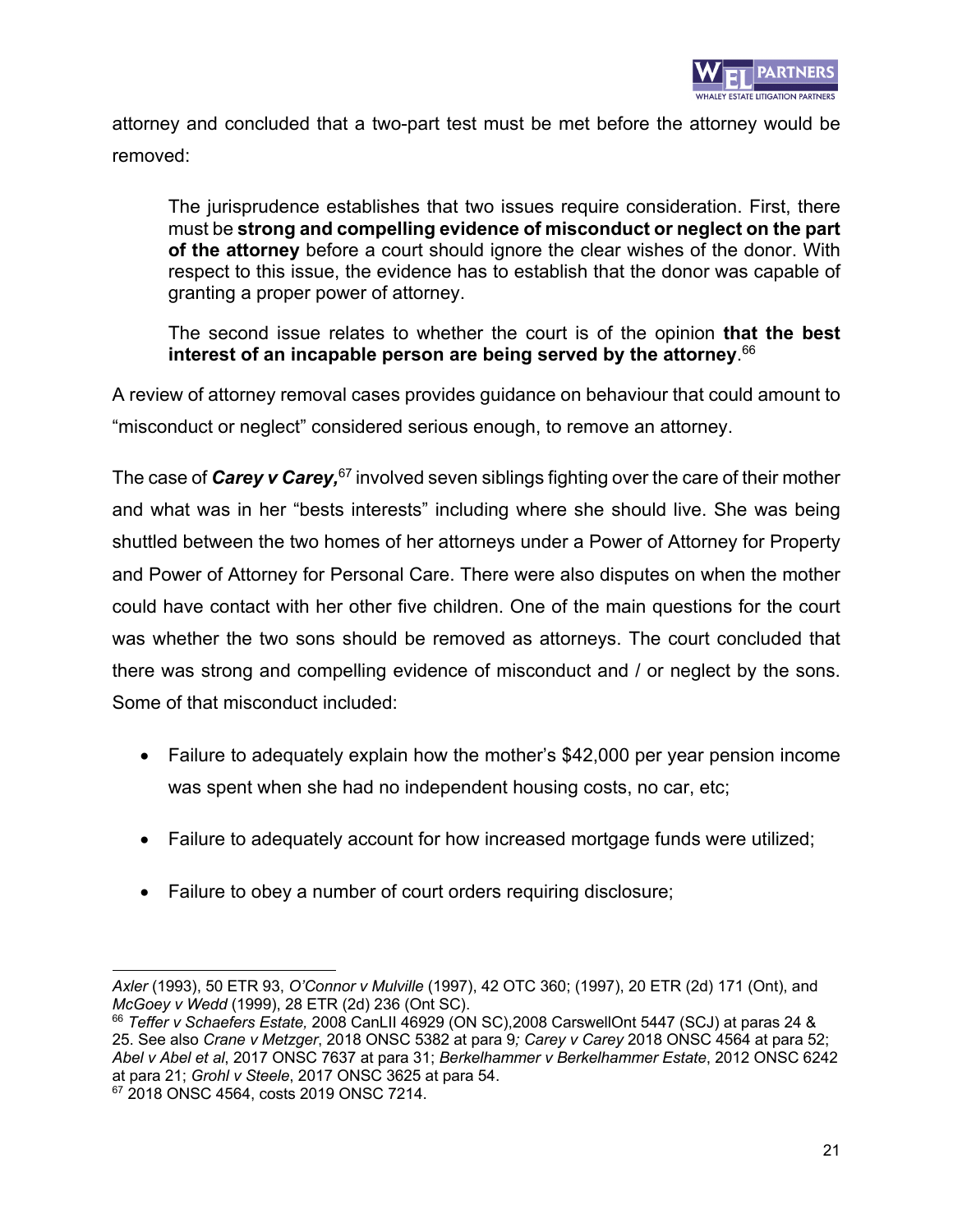- There was credible evidence regarding the mother's missing jewelry and that it had been pawned;
- At the very least, the attorneys had "shown little skill in using her funds in a responsible manner to secure her financial best interests";
- Whatever one son may have done or neglected to have done, the other son failed to step in; and,
- Failure to fulfill duty to foster regular contact between the mother and her other children.

Justice Kurz found that the two-part test set out in the case of *Re Schaefers Estate* had been met and removed the sons as attorneys.

In another sad case, *McMaster v McMaster*, <sup>68</sup> a mother appointed her two sons as attorneys under a continuing power of attorney for property. However, the mother decided not to tell one of her sons that he was appointed as her attorney (or forgot to do so). The son who knew he was an attorney, and had access to all of his mother's assets, used her life savings to invest in rather dubious business ventures including a go-kart business. By the time the second son figured it out, the mother's assets were depleted by almost \$2 million.

The Court removed the first son as the attorney and ordered that he provide an accounting for the money. The Court found that the he "did not demonstrate the transparency required of him as a co-attorney."<sup>69</sup> He did not advise his co-attorney about the go-kart investment until after the fact and was not forthcoming with a passing of accounts. Ultimately, the Court concluded that the "fiscal stewardship of [the son] has been a disaster for his mother. He has literally blown through at least \$2,000,000. If there was

<sup>68</sup> *McMaster v McMaster*, 2013 ONSC 1115, costs decision 2014 ONSC 2545.

<sup>69</sup> *McMaster v McMaster*, 2013 ONSC 1115 at para 62.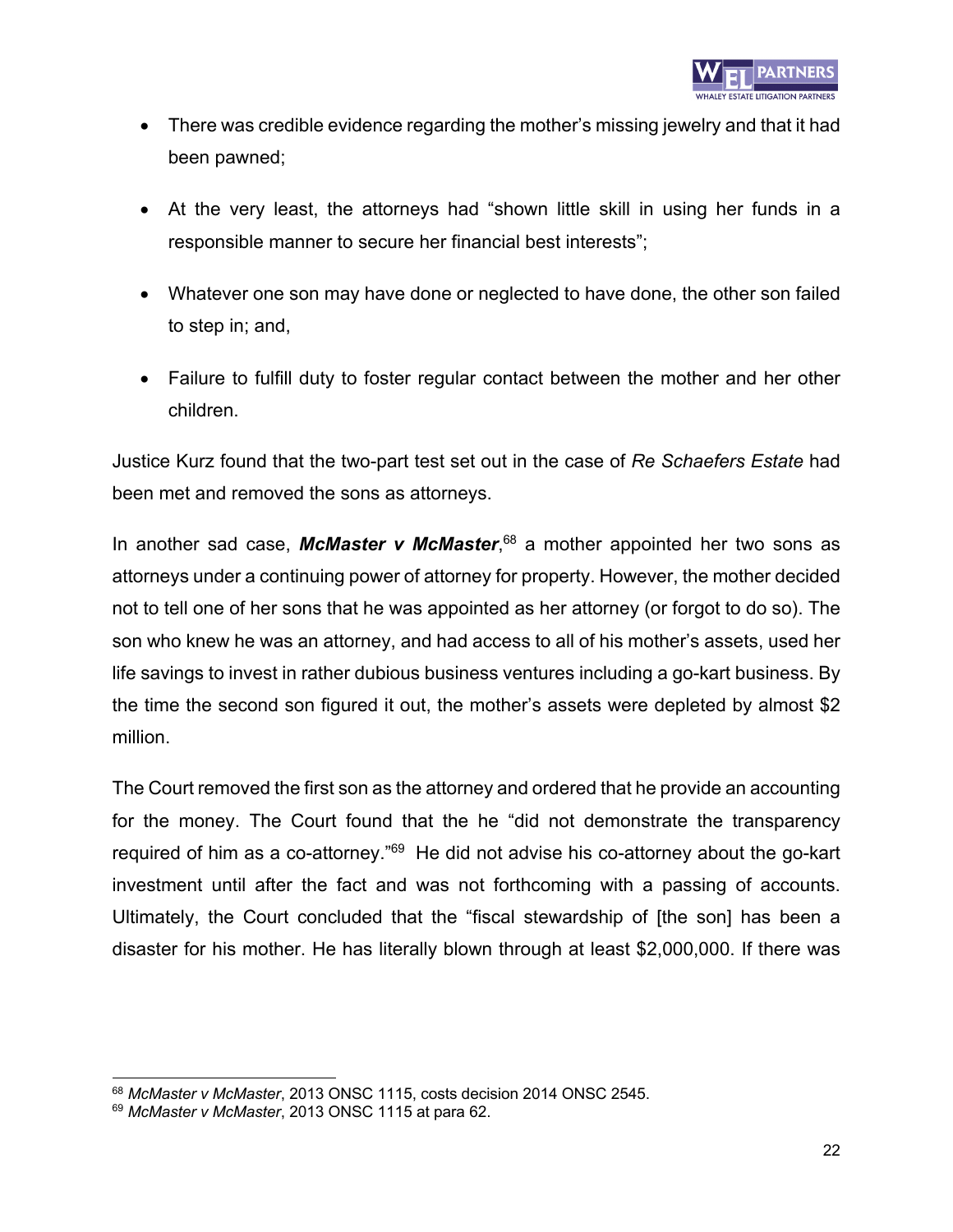

ever a case for removal of an attorney this is it. It will prevent the further haemorrhaging of his mother's assets." 70

In Valente v Valente,<sup>71</sup> Justice Barnes found "strong evidence of misconduct" that the attorney for personal care and property had misappropriated her incapable mother's property warranting removal as attorney. There were a number of unexplained financial transactions, including the attorney using her mother's money to take vacations, purchase a \$50,000 vehicle, a \$20,000 ring, a Harley Davidson motorcycle and make renovations to her house. The attorney had no credible response. Further, video evidence showed that the incapable mother blindly followed her grandson's (the attorney's son's) instructions (such as suggesting she swear and say racist slurs) which were clearly intended to ridicule and mock her for the entertainment of others and himself. The daughter was removed as attorney and the incapable person's son and his wife were appointed as joint guardians of property and personal care.

Financial mismanagement was one of the reasons a daughter of an incapable woman was removed as an attorney for property and of the person in *Bellefeuille v*  **Bellefeuille**.<sup>72</sup> The "strong and compelling evidence of misconduct" in this case included the daughter using her mother's funds to purchase appliances for herself, co-mingling her mother's money with her own rather than keeping her funds separate, and failing to comply with a court order to provide an accounting. A son of the incapable mother brought a corresponding application to be appointed guardian. Justice Vallee, based on the filed Management Plan and Guardianship Plan, and the evidence before her, was satisfied that it was in the mother's best interests to have the son appointed as her guardian of the person and property.

If there is an alternative attorney named in the power of attorney document, the court will consider appointing the alternative when removing an attorney.

<sup>70</sup> *McMaster v McMaster*, 2013 ONSC 1115 at para 60 & 62.

<sup>71</sup> 2014 ONSC 2438, related proceeding and costs decision, 2017 ONSC 6701.

<sup>72</sup> 2018 ONSC 6802.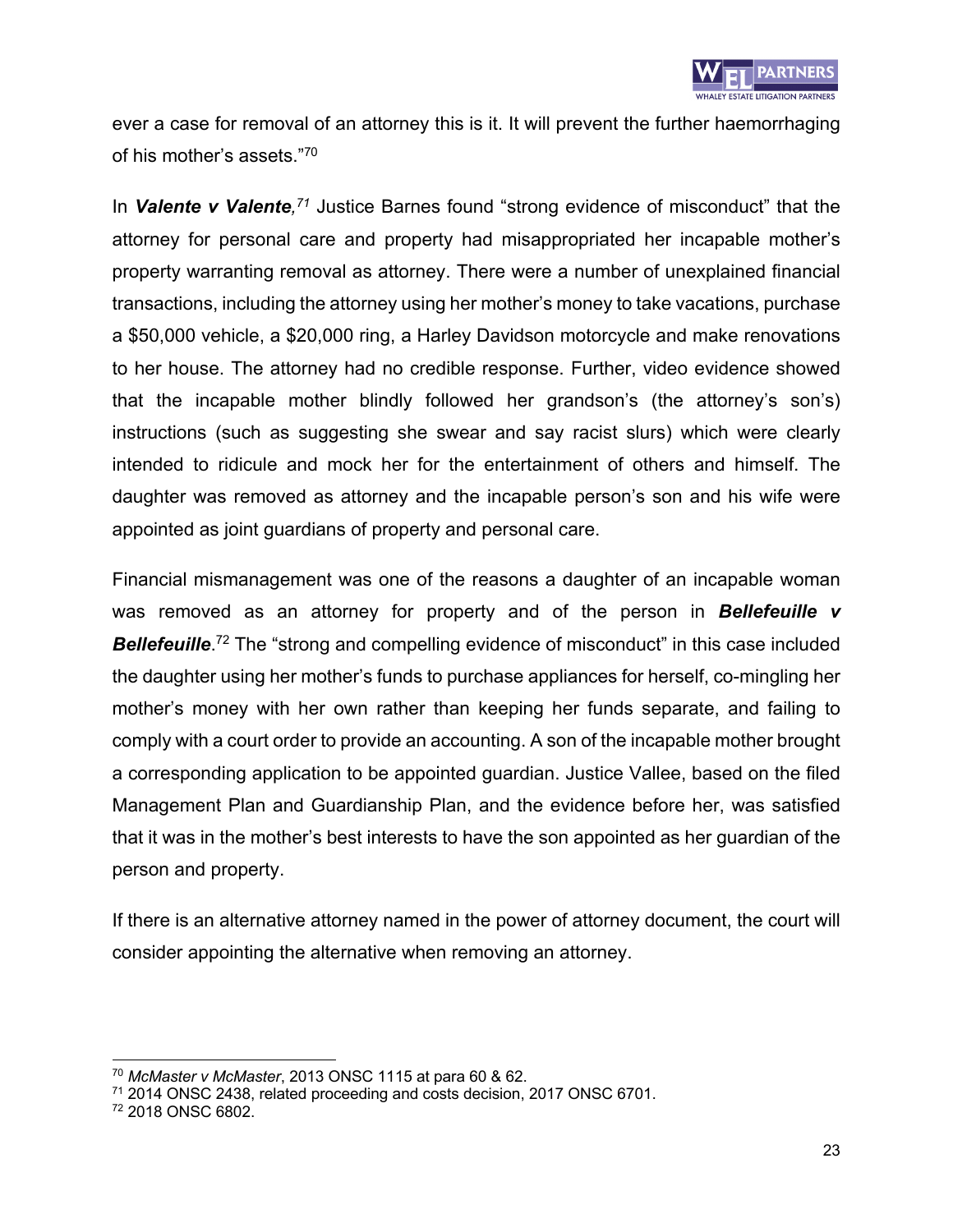

In **Aiello v Bleta**,<sup>73</sup> the mother had appointed her son as her attorney for personal care and her daughter as the alternative. The court found that the son had not been acting in good faith. He refused to approve reimbursement of expenses incurred by the daughter in caring for the mother at her home, failed to pay her preferred caregiver/companion, failed to sign a required consent form for the mother's dental surgery (despite having been told twice that it was necessary for him to do so) and, he failed to seek to foster regular contact between the mother and her supportive family members and friends. Justice Dietrich noted that while the son made some personal care decisions for his mother, it was the daughter who was making personal care decisions for her mother every day as they had lived together for eleven years. Justice Dietrich found it was appropriate to remove the son and have the daughter replace him as the attorney, noting that in naming the son as her attorney and her daughter as the alternate attorney, the mother had confidence in both of them. The brother and sister were required to bear their own costs.<sup>74</sup>

### *Removal of a Court-Appointed Guardian*

It appears that the stringent test to remove an attorney under a power of attorney is not applicable to motions to remove a court-appointed guardian.<sup>75</sup> The rationale for this may be that a court appointed guardian is not someone chosen by the incapable person, while capable, but is rather someone who volunteered on their own initiative to take on this role.

In cases removing or replacing guardians, the overarching consideration appears to be what is in the best interests of the incapable person.<sup>76</sup> Guardians have been removed for several reasons, including where a guardian has breached their fiduciary or statutory duties, or has disregarded the best interests of the incapable person, or acted in a way so as to benefit themselves rather than the incapable person.

<sup>73</sup> 2020 ONSC 62.

<sup>74</sup> 2020 ONSC 62 at para 62.

<sup>75</sup> See *Maharaj v Maharaj*, 2015 ONSC 5775, 2015 CarswellOnt 21287 at para 21.

<sup>76</sup> *KR v YR*, 2015 ONSC 6874, *Bennett v Gotlibowics*, [2009] OJ No 1438 (SCJ) at para 19, *Chu v Chang*, [2009] OJ No 4989 (SCJ) at para 26; *Consiglio v Consiglio*, 2012 ONSC 4629 at para 37.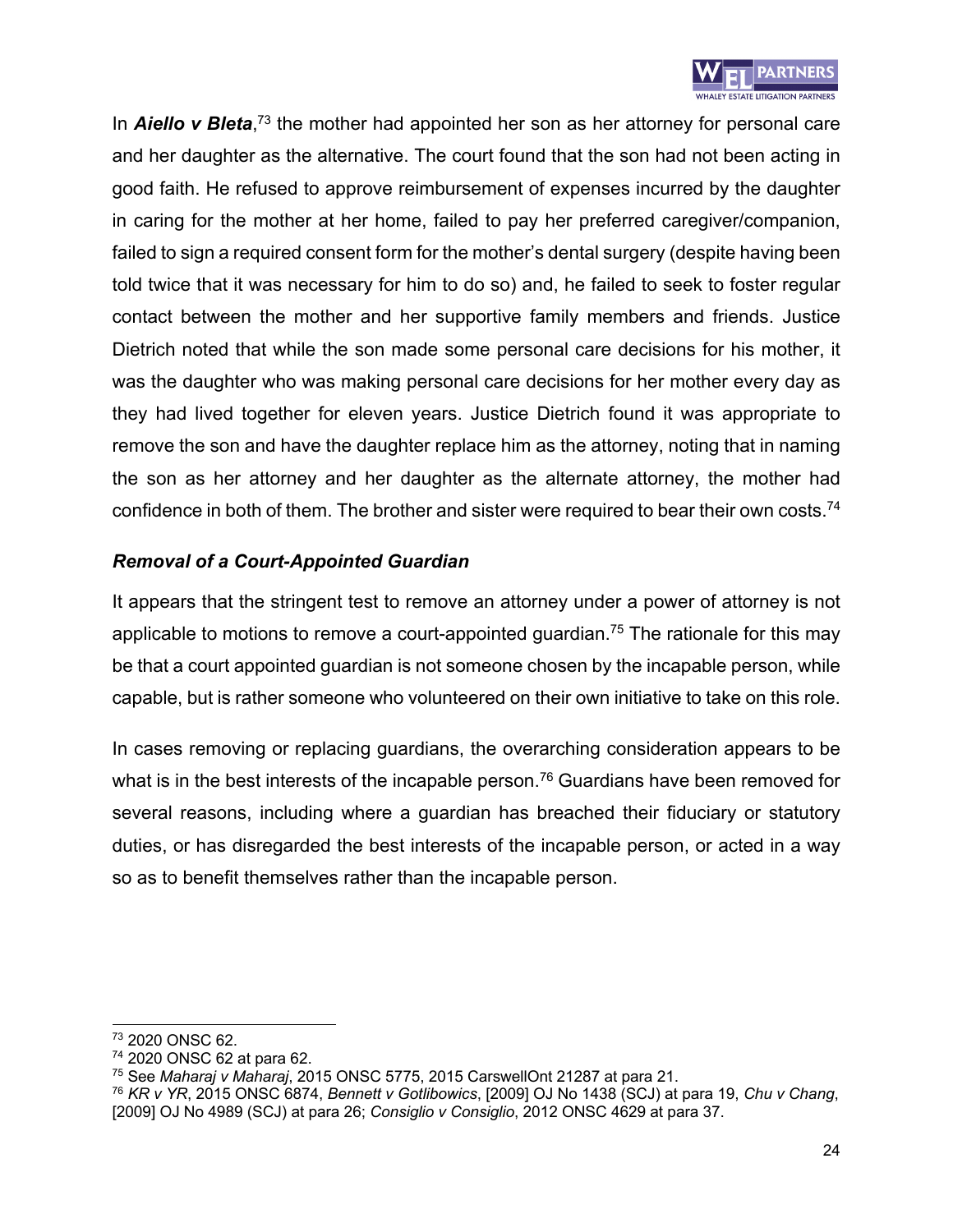Or, if the person who is subject to the guardianship order becomes capable of managing their own property, or to make personal care decisions, they or others may apply to terminate the guardianship order.

The court may terminate a court appointed guardianship on a motion in the proceeding in which the guardian was appointed.<sup>77</sup> Such a motion may be made by the guardian, the applicant in the proceeding in which the guardian was appointed, or, any person who was entitled to be served with notice of that proceeding.<sup>78</sup> In a motion to terminate a guardianship or temporary guardianship, the court may suspend the powers of the guardian or temporary guardian.<sup>79</sup> Further, in an application for the passing of the accounts of a guardian of property, the court may, on motion or on its own initiative, order that the guardianship be terminated.<sup>80</sup>

The *SDA* also permits the court to vary an order appointing a guardian, or substitute another person as guardian, on a motion in the proceeding in which the guardian was appointed, and such a motion may be made by the guardian, the applicant in the proceeding in which the guardian was appointed, or any person who was entitled under the *SDA* to be served with notice of that proceeding.<sup>81</sup>

The procedure for a motion to terminate or vary or substitute a guardianship of property, or, of the person, is found in Part III of the *SDA,* "Procedure in Guardianship Applications." A Notice of Motion as well as accompanying statements must be served on the prescribed persons in the *SDA* as well as family members.<sup>82</sup>

A review of the case law provides some guidance on when a court-appointed guardian will be removed or replaced.

<sup>77</sup> *SDA,* s 28(1) and 63(1).

<sup>78</sup> *SDA*, s 28(2) and 63(2).

<sup>79</sup> *SDA*, s 29.

<sup>80</sup> *SDA*, s 42(8).

<sup>81</sup> *SDA*, ss 26(1) and (2), 61(1) and (2), *Mian v Akram*, 2019 ONSC 1882 at para 52.

<sup>82</sup> *SDA,* ss 69-77.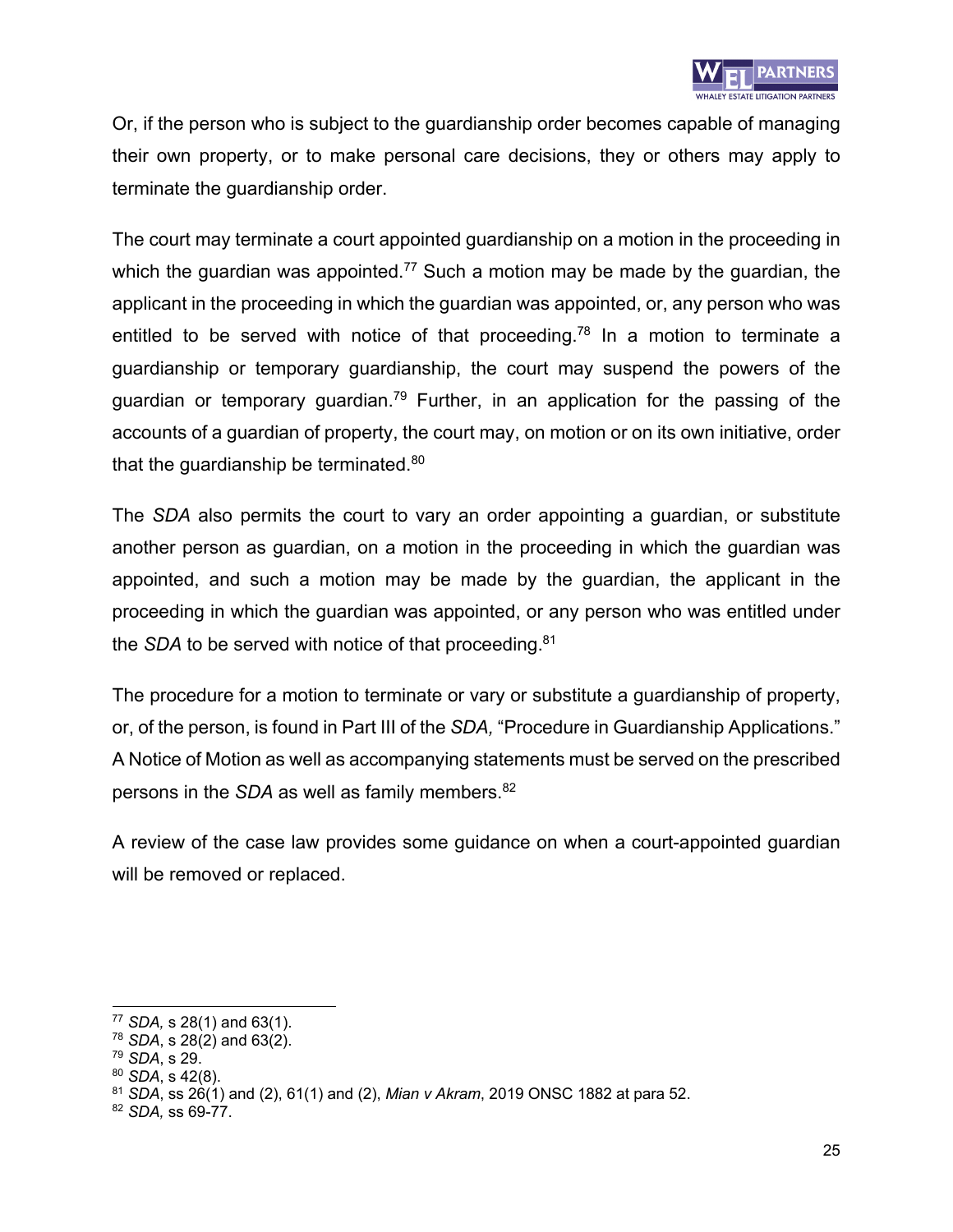

Guardians will often be removed if they have breached their fiduciary duty or have taken actions that benefit themselves and not the incapable person, or actions not in the incapable person's best interests.83 As stated by Justice Harper in *Gray v Lyle*:

As someone's guardian, a person must not benefit themselves in any way. All actions and conduct taken by the person who owes the duty to someone who is incapable must be for the benefit of the incapable person even to the detriment of the fiduciary. If that cannot be accomplished then the fiduciary must remove themselves from that position or be removed.<sup>84</sup>

In *Gray*, the daughter of an incapable woman had been appointed her guardian of property and of the person. The incapable woman's sister brought a motion to have the daughter removed as guardian and for the sister to replace her. Justice Harper agreed that the daughter should be removed because of the following considerations: the daughter had not been available on numerous occasions to provide treatment and care decisions in a timely manner; would not provide her mother's monthly personal needs allowance on time or at all; failed to produce records of her mother's assets and how she spent her mother's money (claiming that two floods destroyed the records); and, there was evidence the daughter used her mother's money to pay for her own auto insurance premiums, gas for her car, and her own cell phone bills. Justice Harper determined that it was in the incapable person's best interest that the sister, who demonstrated an ability to manage finances and who visited the incapable woman regularly, be appointed guardian of property and of the person.

In *Maharaj v Maharaj*,<sup>85</sup> a brother brought a motion requesting an order varying an order appointing his brother as guardian for property and personal care for their mother and appointing himself instead. The moving brother alleged that the guardian had not fostered any relationship between the mother and her other children, had not consulted his siblings on her care and finances, and on one occasion did not inform his siblings when he was out of town and there was a minor flood at the mother's house (which was remedied by the guardian when he returned). In his affidavit for the proceedings, the guardian made a "pledge to his siblings" that he would, among other things, provide notice of any absence

<sup>83</sup> *Gray v Lyle*, 2014 ONSC 4886 at paras 20-21.

<sup>84</sup> *Gray v Lyle*, 2014 ONSC 4886 at para 20.

<sup>85</sup> 2015 ONSC 5775, 2015 CarswellOnt 21287 (SCJ).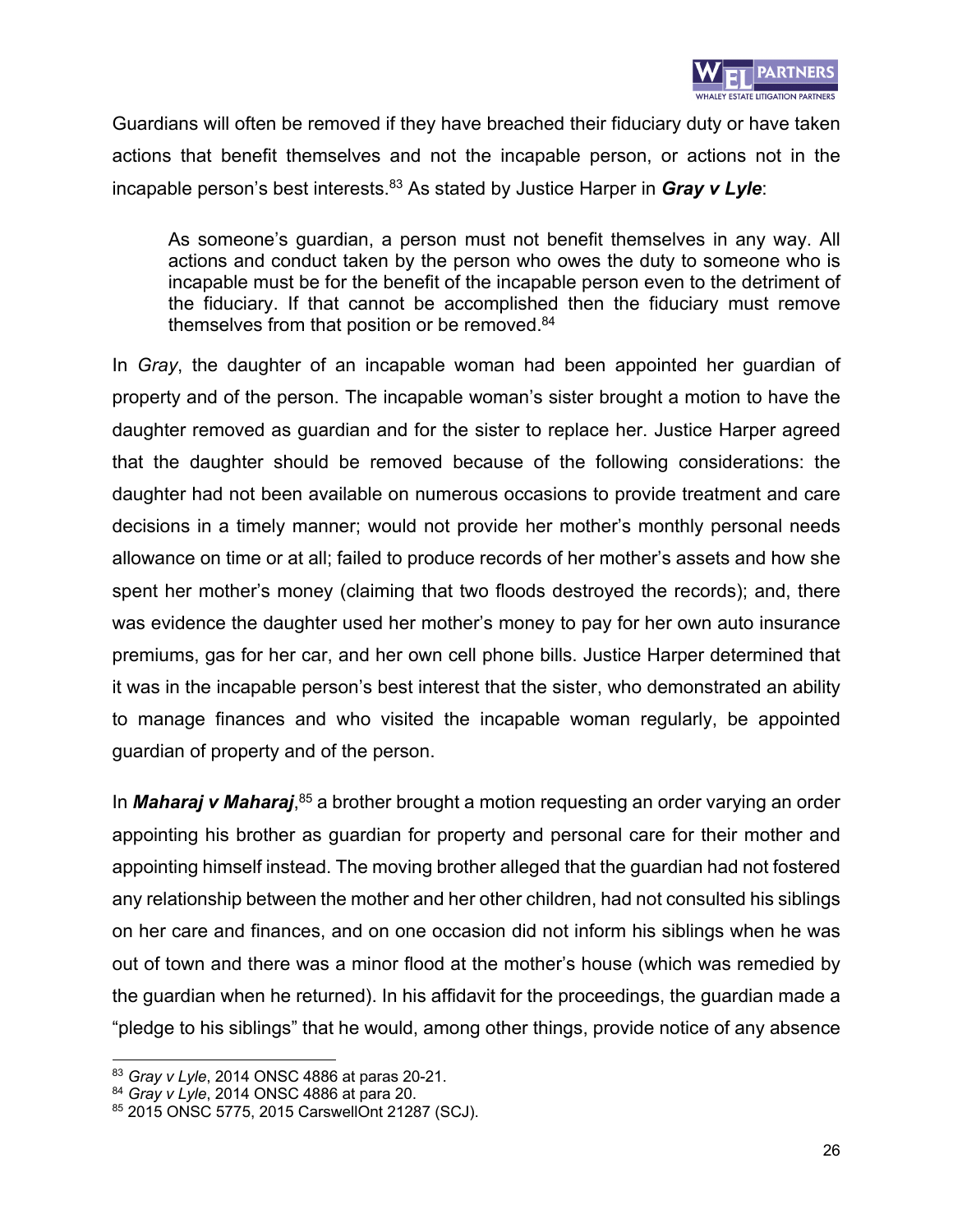

and provide contact details where he could be reached and encouraged his siblings to contact him with any concerns they may have. Justice Hebner found that it was clear from the evidence that the guardian arranged for all of the mother's personal needs to be met, he took his obligations seriously, had taken care of all of her financial needs and had not taken a fee for any of his services. The difficulty lay in the communication between the siblings. Based on the evidence, Justice Hebner concluded that it was in the mother's best interests that the son continue to act as her guardian. He had "done an excellent job caring for [the mother] to date, and there is every reason to believe that he will continue to do so. I make that finding in reliance on [the guardian's] pledge."<sup>86</sup> Justice Hebner however also noted:

[The mother] is vulnerable. It is in her best interests to see all of her children regularly and to have all of them fully informed of her care and her finances. If [the guardian] does not honour the promises he made to his siblings, as set out herein, then any of the three of them are at liberty to bring the matter back before the court for review.87

In **Palin v Elbrecht**,<sup>88</sup> the son of an incapable woman brought a motion to remove his sister and brother as his mother's permanent guardians of the person. The alleged grounds for removal was that the guardians had violated their personal care plan filed by them dealing with the medical treatment being provided to their mother and that they failed to employ a German-speaking caregiver for their mother, since German is her first language. He also alleged that the guardians breached their duties as they did not consult with supportive family members. However, the court found that it would be "useless to suggest to the guardians that they should go through the exercise of attempting to consult with their brother."<sup>89</sup> There was obvious animosity between the siblings, and the applicant brother:

made no attempt to moderate that animosity on the hearing in the court, refusing to refer to his sister by name. It is clear that there is at best a complete difference of opinion between the guardians and [the applicant] and that consultation the

<sup>86</sup> *Maharaj v Maharaj*, 2015 ONSC 5775, 2015 CarswellOnt 21287 (SCJ) at para 24.

<sup>87</sup> *Maharaj v Maharaj*, 2015 ONSC 5775, 2015 CarswellOnt 21287 (SCJ) at para 25.

<sup>88 2000</sup> CarswellOnt 344, 31 ETR (2d) 237.

<sup>89</sup> *Palin v Elbrecht*, 2000 CarswellOnt 344 at para 11.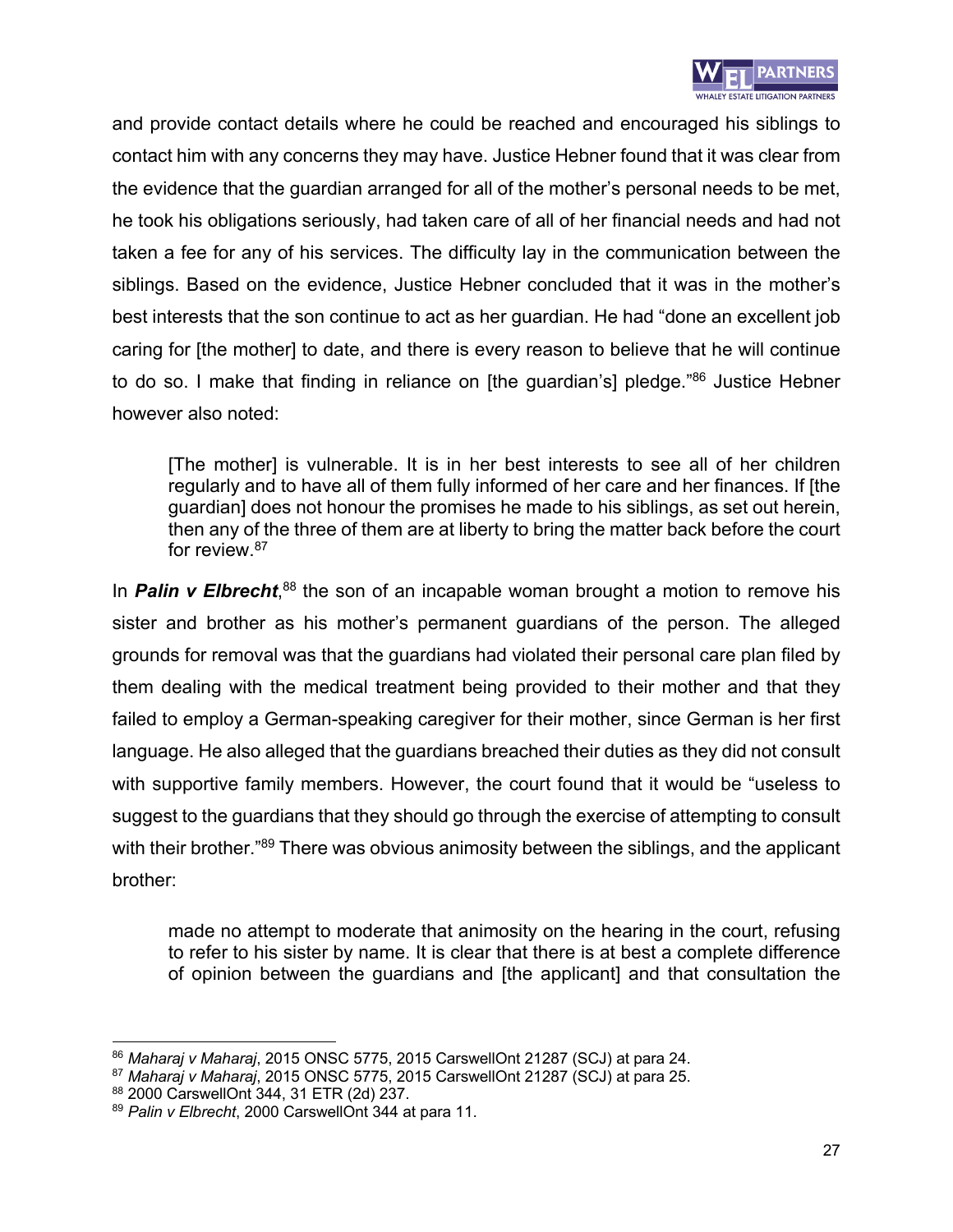

sense required under s 66 (7) is now impossible and would not produce any agreement.<sup>90</sup>

There was no breach of the *SDA* found, that would go to support the removal of the applicants as guardians of the person. Further, not hiring a German speaking companion was also not grounds to remove the guardians.<sup>91</sup>

In *Chu v Chang*,<sup>92</sup> D.M. Brown J., (as he then was) had "no hesitation" in terminating a co-guardianship where it was concluded, that the "two sides of the family simply cannot work together."<sup>93</sup> Their relationship was "poisonous" and continuing the co-guardianship was not in the best interests of the incapable person.<sup>94</sup> Justice Brown varied the orders appointing the co-guardians and removed both guardians. A trust company was appointed guardian of property and the incapable person's daughter was appointed guardian of personal care.

Sometimes being a guardian can take its toll on an individual, and, it is the guardian who seeks to be removed from their position.

In the case of *Kwok v Kwok95* the only child of the incapable person agreed to take responsibility as his father's guardian for property and personal care after his father was seriously and permanently injured in a motor vehicle accident. A few years later, the son sought to terminate his appointment since his relationship with his father became strained due to his father's mental health, and the son was having difficulty trying to manage his father's affairs. The son was worried the father may become violent and attack him as he became abusive when he did not get his way and would invoke his status as father when disagreeing with his guardian son's choices. The son was having difficulty carrying out his obligations. The wife, and the son's mother, brought a related application to be appointed guardian of property and of the person. While the husband and wife separated before his accident, they never divorced and remained close. The wife was retired and

<sup>90</sup> *Palin v Elbrecht*, 2000 CarswellOnt 344 at para 11.

<sup>91</sup> *Palin v Elbrecht*, 2000 CarswellOnt 344 at para 12.

<sup>&</sup>lt;sup>92</sup> 2010 ONSC 294.

<sup>93</sup> *Chu v Chang*, 2010 ONSC 294 at para 4.

<sup>94</sup> *Chu v Chang*, 2010 ONSC 294 at para 4.

<sup>95 2019</sup> ONSC 3549.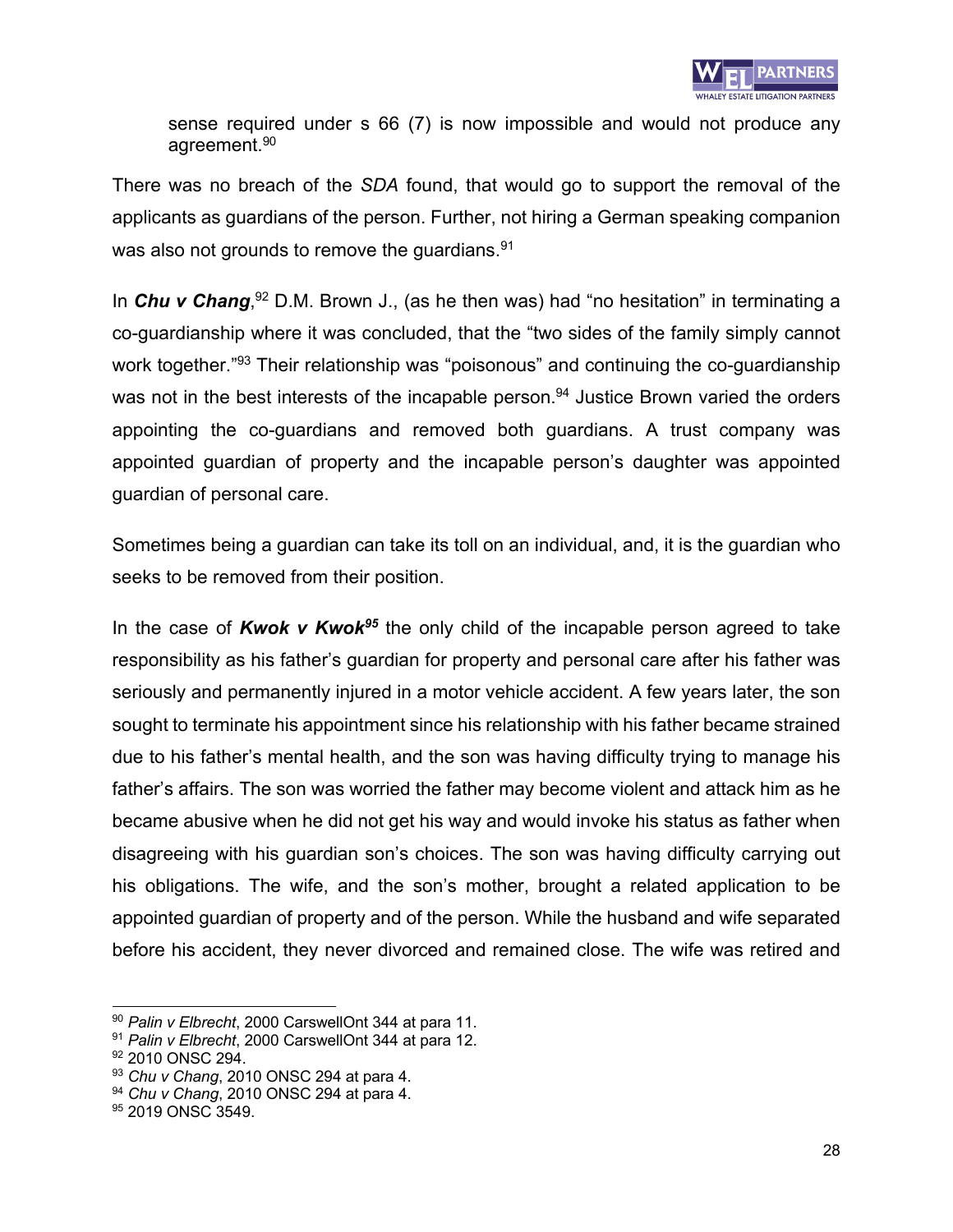

had more time to devote to her guardian obligations. She filed a Management Plan and a Guardianship Plan and consulted with her husband, who expressed his wishes in court that the wife "is OK with me. She takes care of me." Based on the affidavit evidence and the guardianship application put forward by the wife, the son was removed as guardian and the wife appointed in his stead.

Notably, however, sometimes, a guardian will not receive a removal order in spite of such a court request.

In *Mian v Akram*, <sup>96</sup> a trust company brought a motion seeking its removal as interim guardian of property and the appointment of the PGT in its stead. In support of its motion the trust company cited lack of co-operation and support from the incapable person's family and the risk of incurring liability. The incapable person had several residential and commercial properties with a net worth estimated in excess of \$10 million. His family, however, refused to co-operate with the trust company, and the trust company was unable to obtain necessary information respecting assets and liabilities; could not determine who the shareholders of the incapable person's company were; could not effectively manage the properties; and, could not take necessary steps to create liquidity. Further, one of the rooming houses owned by the incapable person had evidence of drug activity which presented a reputational risk to the trust company. The PGT however, did not consent to being appointed guardian. The trust company argued that the court should rely on its *parens patriae* jurisdiction to appoint the PGT. The court disagreed that the court's *parens patriae* jurisdiction was engaged under the circumstances of the case and found that the court lacked authority to appoint the PGT without his consent. Until an alternative guardian could be found, the court refused to remove the trust company as guardian.

#### *Removal of a Statutory Guardian*

Contentious guardianship litigation can also arise when a statutory guardian has been appointed and others wish to replace the statutory guardian.<sup>97</sup> An application must be

<sup>&</sup>lt;sup>96</sup> 2019 ONSC 1882.

 $97$  The PGT becomes an incapable person's statutory guardian in one of two ways. First, if a person is a patient in a psychiatric facility and a certificate is issues under the *Mental Health Act* RSO 1990, c M 7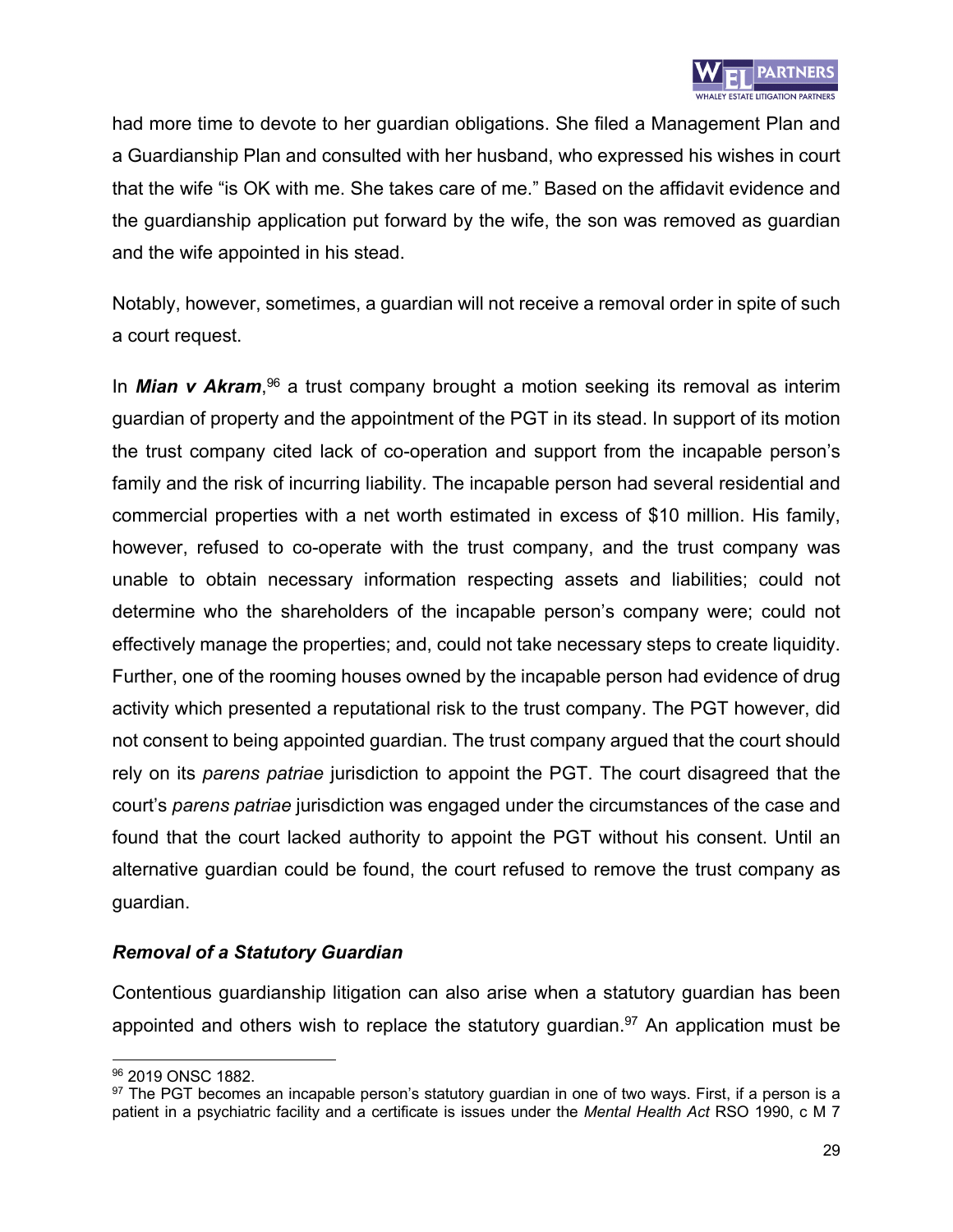brought to terminate a statutory guardianship of property and the procedure for such an application can be found in Part III of the *SDA*. If the PGT has been appointed as statutory guardian, the following persons may apply to the PGT to replace the PGT:

- 1. the incapable person's spouse or partner;
- 2. a relative of the incapable person;
- 3. the incapable person's attorney under a continuing power of attorney; or,
- 4. a trust corporation, if the incapable person has a spouse or partner who consents in writing to the application.98

If the PGT refuses to issue a certificate, and the applicant disputes the refusal, the PGT must apply to the court to decide the matter. When deciding the application, the criteria for the court to consider are set out in the *SDA* which provides:

The court shall take into consideration an incapable person's current wishes, if they can be ascertained, and the closeness of the applicant's relationship to the person.99

However, it must be remembered that a person can always bring a guardianship application to unseat a statutory guardian, and is not restricted to applying to the PGT as a replacement.

In **Waffle (Public Guardian and Trustee of) v Duggan, <sup>100</sup> the PGT became the statutory** guardian for property of the incapable person, Mrs. Waffle, after she suffered an aneurysm and became incapacitated. Subsequently, Mrs. Waffle's sons brought an application to replace the PGT and Mrs. Waffle's husband and his daughter (from a previous marriage) brought a competing application. The application judge rejected the suggestion that the *SDA* mandates a priority order in which competing applicants must be considered. He assessed the merits of the two applications before him. He considered

certifying that the patient is incapable of managing property the PGT de-facto becomes the person's statutory guardian. Second, if a capacity assessor issues a certificate of incapacity stating that the person is incapable of managing property, the PGT becomes the person's statutory guardian of property. <sup>98</sup> *SDA*, s 17(1).

<sup>99</sup> *SDA*, s 18(4).

<sup>100</sup> [1999] OJ No 2038 (SCJ).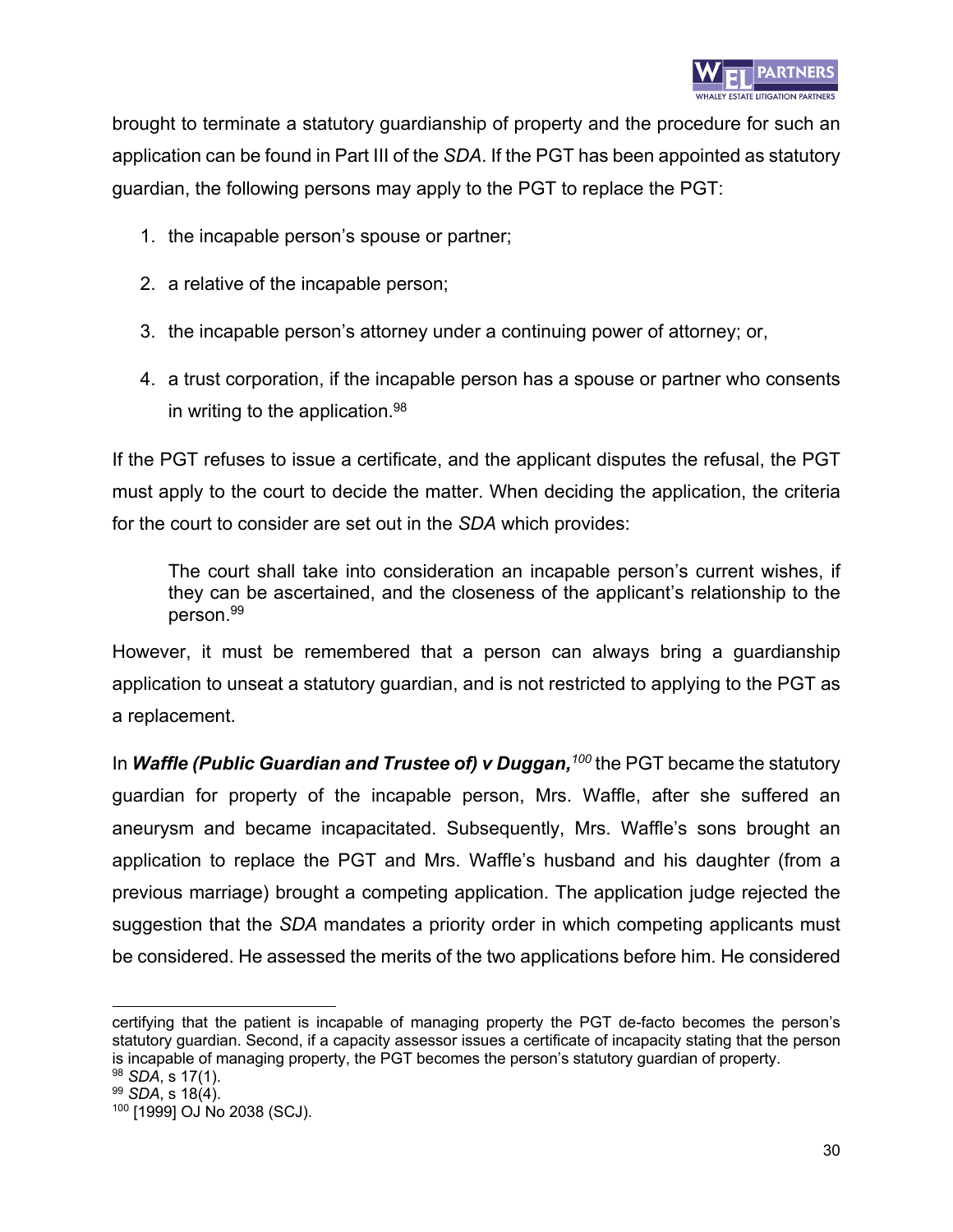

the issue of closeness and then turned to the relative abilities of the parties to carry out the duties and functions of the guardian of property, including their business experience and ability to manage property and the obligations under the SDA. The application judge ultimately concluded that the sons met the onus of establishing that they should replace the PGT as guardians of their mother's property.

The husband and stepdaughter appealed.<sup>101</sup> The Court of Appeal noted that there was an apparent lack of trust and animosity which had developed between the parties. One option that the application judge did not appear to have considered was to decline to order that *either* applicant replace the PGT.<sup>102</sup> The PGT expressed concern over the entire situation and indicated that the PGT was prepared to retain guardianship. In the circumstances, it was the Court of Appeal's view that neither applicant should replace the PGT. The application judge's order was set aside and the PGT remained statutory guardian.

In **Public Guardian and Trustee v Dodson**,<sup>103</sup> the incapable person's sister applied to replace the PGT as statutory guardian of property. The PGT rejected her as a suitable guardian, which the sister disputed, and the PGT applied to the court for confirmation. One of the reasons the PGT refused the sister's application was that she could not objectively manage her sister's property because she "was fixated on attacking" her incapable sister's husband's Will. His Will provided that he specifically chose not to name his wife's sister as a residual beneficiary as his "enjoyment of life" had been diminished by her "manipulative ways, interference and negative comments." The sister contested the Will arguing that the husband, her brother-in-law, lacked testamentary capacity and was unduly influenced.

Justice Taylor agreed with the PGT and declined to appoint the sister as guardian, finding that the sister's obsession about the execution of her brother-in-law's Will and the subsequent administration of his estate would prevent her from objectively managing the property of the incapable person. Justice Taylor also found that the sister would not be

<sup>101 1999</sup> CanLII 1388 (ON CA), 175 DLR (4<sup>th</sup>) 466 (Ont CA).

<sup>102</sup> *SDA*, s 18(3).

<sup>103</sup> 2015 ONSC 1927.